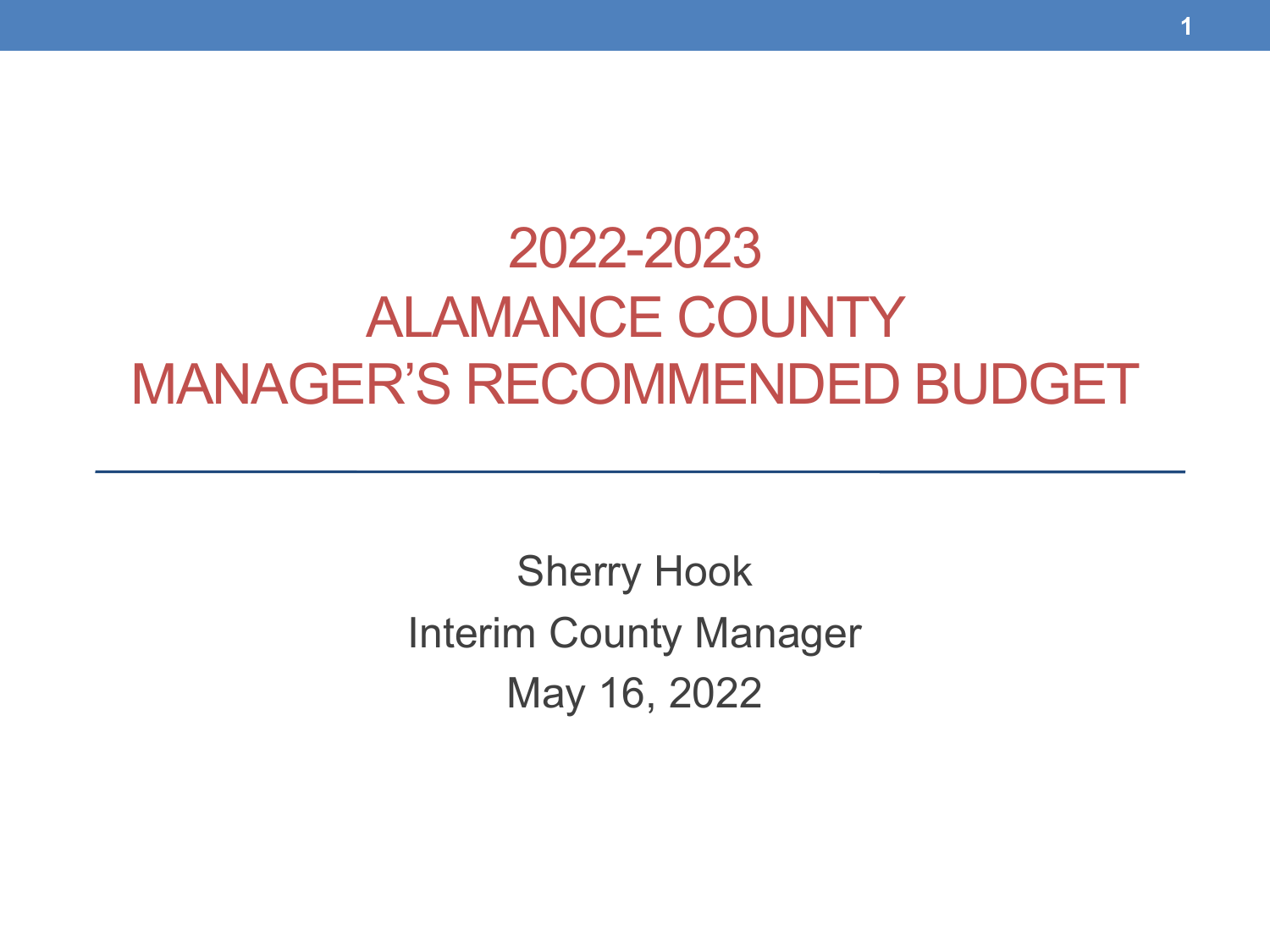### Recommended Budget

#### Total Budget - \$241,307,393

| <b>Fund</b>                          | <b>Budget</b> |
|--------------------------------------|---------------|
| General                              | \$203,238,689 |
| <b>Emergency Telephone</b>           | 892,557       |
| <b>County Buildings Reserve Fund</b> | 1,480,223     |
| <b>ABSS Capital Reserve Fund</b>     | 2,722,481     |
| <b>ACC Reserve Funds</b>             | 331,302       |
| <b>Fire Districts</b>                | 6,561,253     |
| <b>Indigent Trust Fund</b>           | 1,300,000     |
| <b>Tourism Development Authority</b> | 890,590       |
| Landfill                             | 8,016,826     |
| <b>Employee Insurance</b>            | 14,621,738    |
| <b>Worker's Compensation</b>         | 1,251,734     |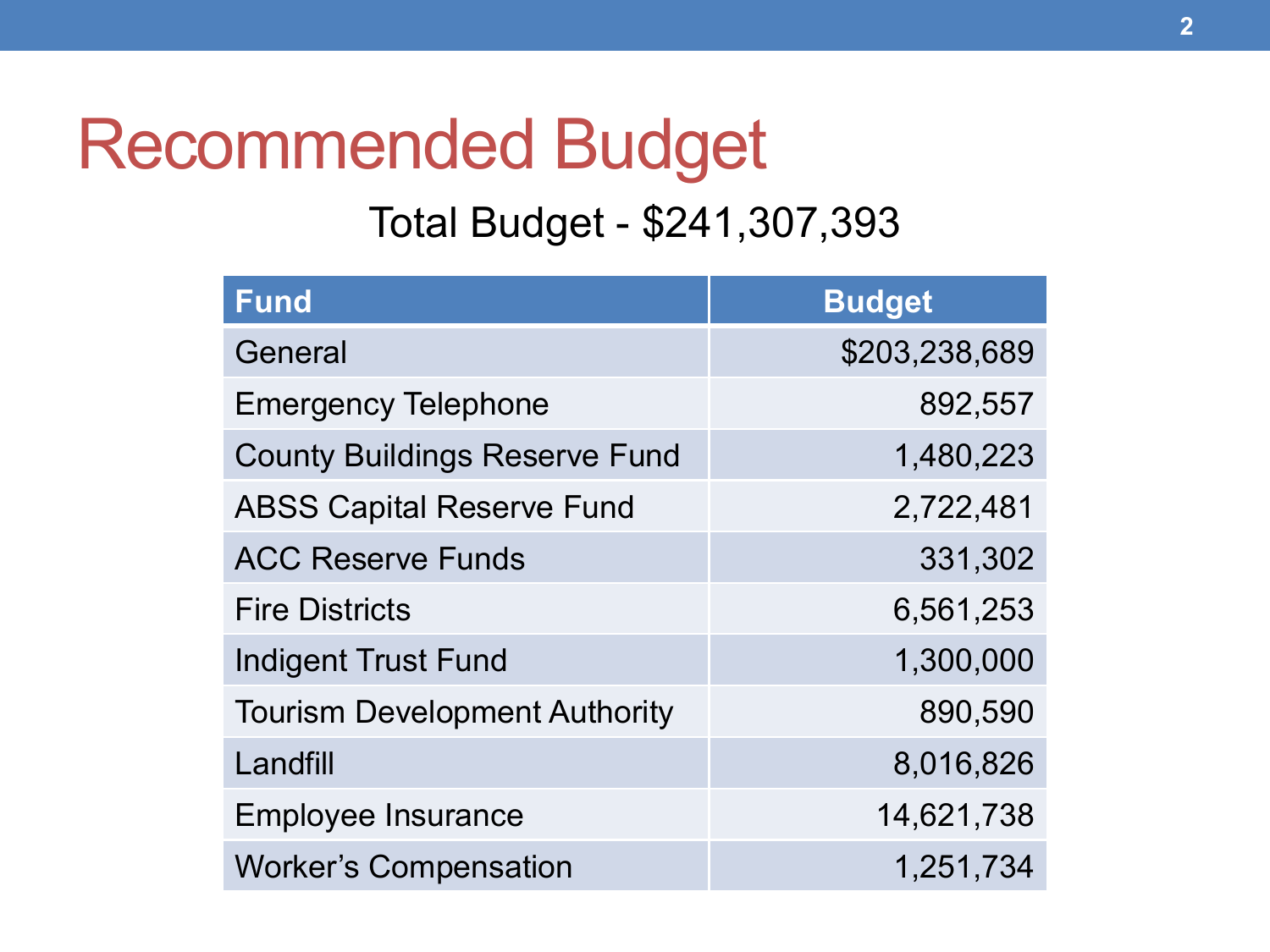### Recommended Budget Summary

- Total General Fund Budget Requests \$212,547,512
- Manager Recommended GF Budget \$203,238,689
- Mgr Rec GF Budget Reduction from Requests \$9,308,823
- Recommended Property Tax Rate 0.66 cents
	-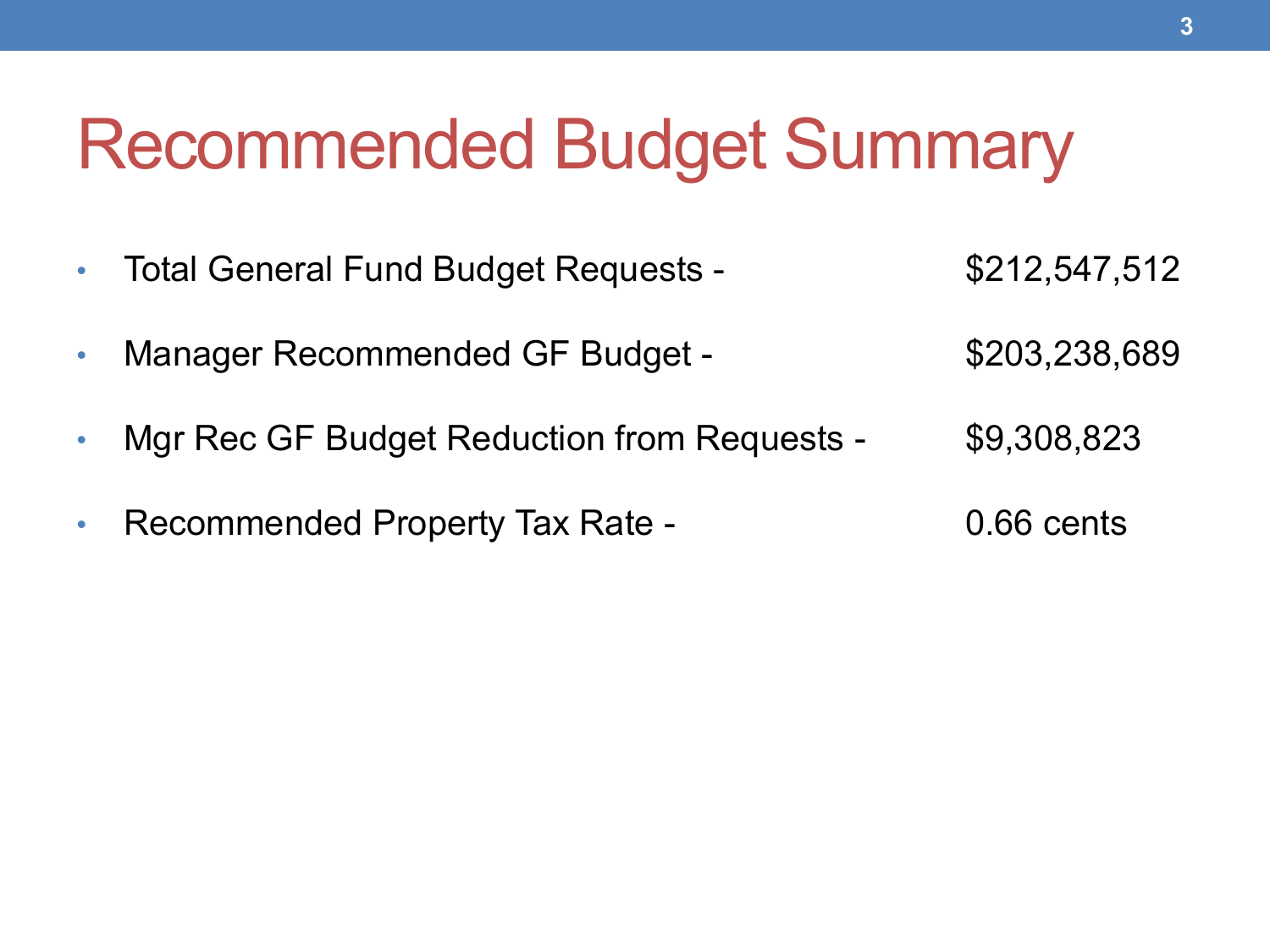# General Fund Revenues by Category

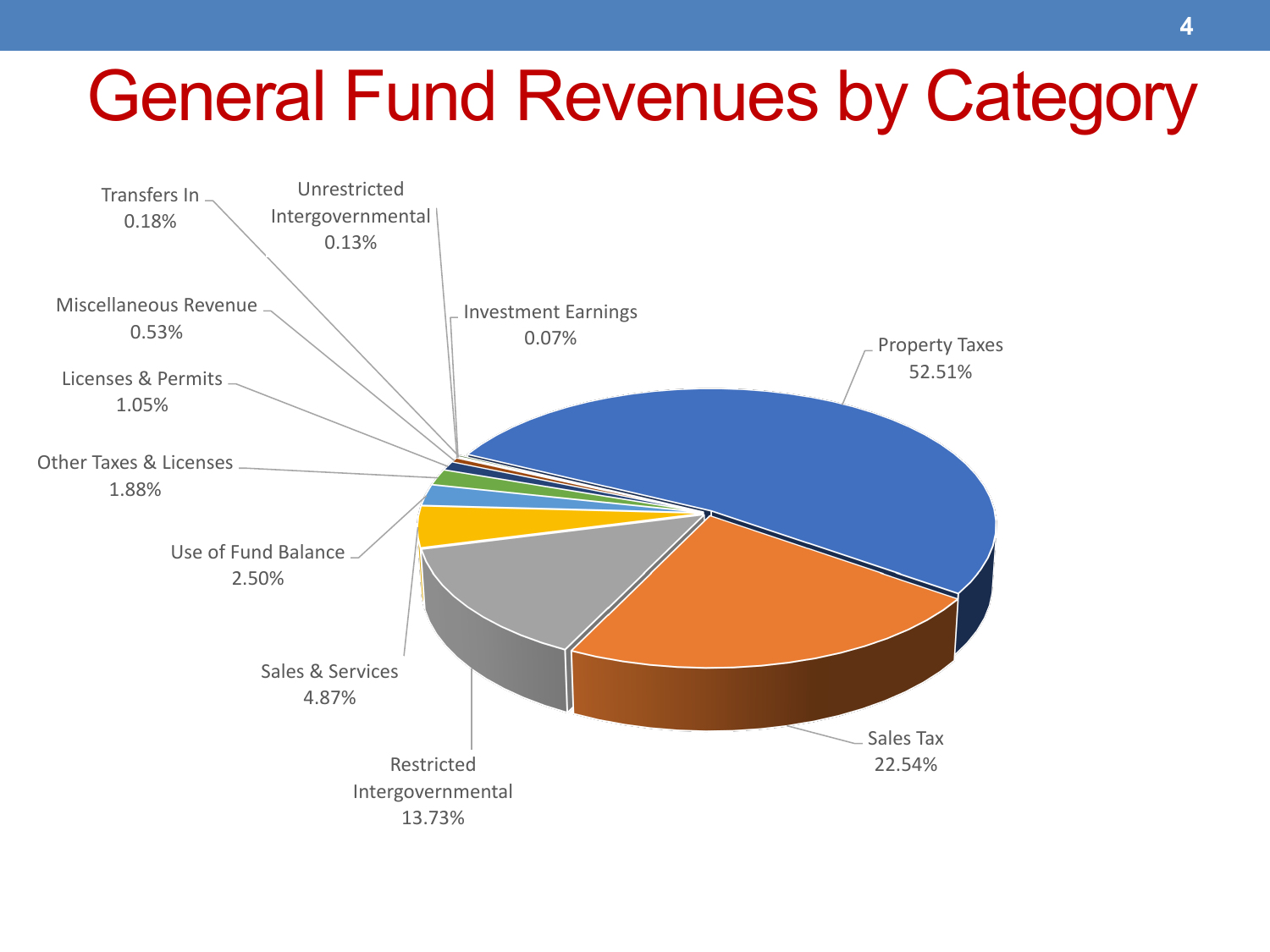### Revenue and Resources Summary

| <b>General Fund Revenues</b>                | <b>FY2022</b><br><b>Adopted</b> |             | <b>FY2023</b><br><b>Recommended</b> |             | <b>Increase (Decrease)</b><br>FY22 to FY23 |            | % Change<br>FY22 to FY23 |
|---------------------------------------------|---------------------------------|-------------|-------------------------------------|-------------|--------------------------------------------|------------|--------------------------|
| Property Tax, Net of Discounts & Interest   | \$                              | 102,059,483 | $\mathcal{S}$                       | 106,711,051 | $\mathcal{S}$                              | 4,651,568  | 4.56%                    |
| <b>Sales Tax</b>                            | $\mathcal{S}$                   | 35,930,400  | $\mathcal{S}$                       | 45,813,469  | $\mathfrak{S}$                             | 9,883,069  | 27.51%                   |
| <b>Other Taxes and Licenses</b>             | $\frac{1}{2}$                   | 2,440,212   | $\mathcal{S}$                       | 3,822,890   | $\mathcal{S}$                              | 1,382,678  | 56.66%                   |
| Unrestricted Intergovernmental Revenue      | $\boldsymbol{\theta}$           | 265,000     | $\boldsymbol{\mathsf{S}}$           | 265,000     | $\mathcal{S}$                              | -          | $0.00\%$                 |
| Restricted Intergovernmental Revenue        | $\frac{1}{2}$                   | 26,990,763  | $\mathcal{S}$                       | 27,910,768  | $\mathbb{S}$                               | 920,005    | 3.41%                    |
| <b>Licenses and Permits</b>                 | $\frac{1}{2}$                   | 1,710,500   | $\mathcal{S}$                       | 2,142,575   | $\mathcal{S}$                              | 432,075    | 25.26%                   |
| <b>Sales and Services</b>                   | $\frac{1}{2}$                   | 9,379,940   | $\mathcal{S}$                       | 9,892,228   | $\mathfrak{S}$                             | 512,288    | 5.46%                    |
| <b>Investment Earnings</b>                  | $\mathcal{L}$                   | 125,000     | $\mathcal{S}$                       | 150,000     | $\mathbb{S}$                               | 25,000     | 20.00%                   |
| <b>Miscellaneous</b>                        | $\$\$                           | 820,458     | $\mathcal{S}$                       | 1,297,055   | $\mathcal{S}$                              | 476,597    | 58.09%                   |
| <b>Transfers In</b>                         | $\mathcal{S}$                   |             | $\frac{1}{2}$                       | 365,913     | $\mathbb{S}$                               | 365,913    | 100.00%                  |
| <b>Designated Fund Balance</b>              | $\frac{1}{2}$                   | 1,776,479   | $\mathcal{S}$                       | 1,484,599   | $\mathbb{S}$                               | (291, 880) | $-16.43%$                |
| <b>Appropriated Fund Balance</b>            | $\frac{1}{2}$                   | 2,766,785   | $\mathcal{S}$                       | 3,383,141   | $\mathcal{S}$                              | 616,356    | 22.28%                   |
| <b>TOTAL REVENUES &amp; TRANSFERS IN \$</b> |                                 | 184,265,020 | $\boldsymbol{\mathsf{s}}$           | 203,238,689 | \$                                         | 18,973,669 | 10.30%                   |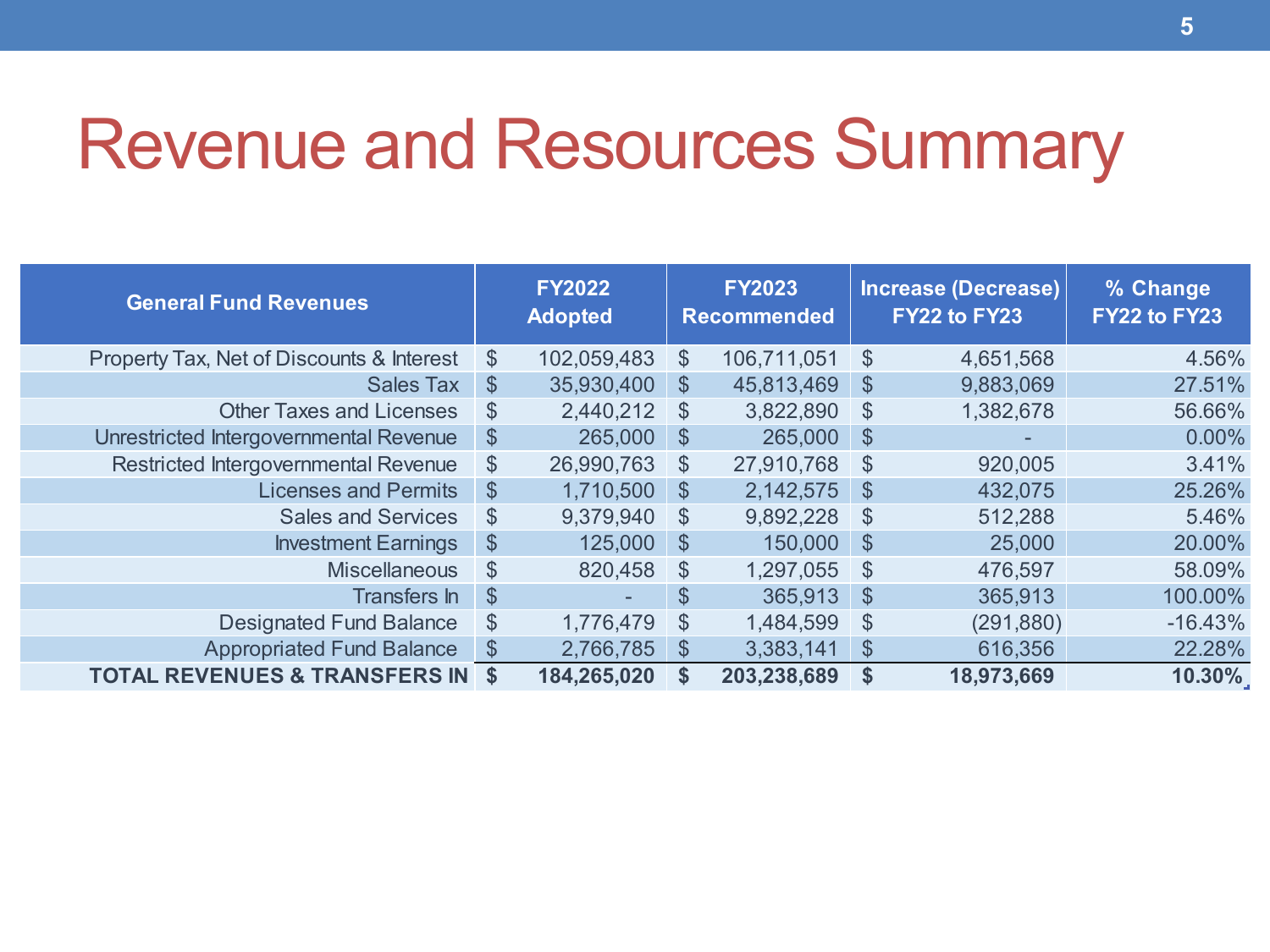### Property Tax Information – Current Levy

- No Property Tax Increase Proposed Rate remains at 0.66
- Assessed Values
	- FY21-22 \$15,531,401,496
	- FY22-23 \$16,213,293,788
	- Increase \$ 681,892,292
	- 4.39% increase in base value
- Collection Rates
	- Real and Personal 98.70%
	- Registered Motor Vehicles 100%
- 1 cent equals =  $$1,602,686$
- Estimated Total Current Levy Prop Tax Revenue = \$105,777,248
- Total FY22-23 Property Tax Budget = \$106,711,051 (includes \$105,777,248 current levy plus \$933,803 prior period taxes, interest and net of discounts)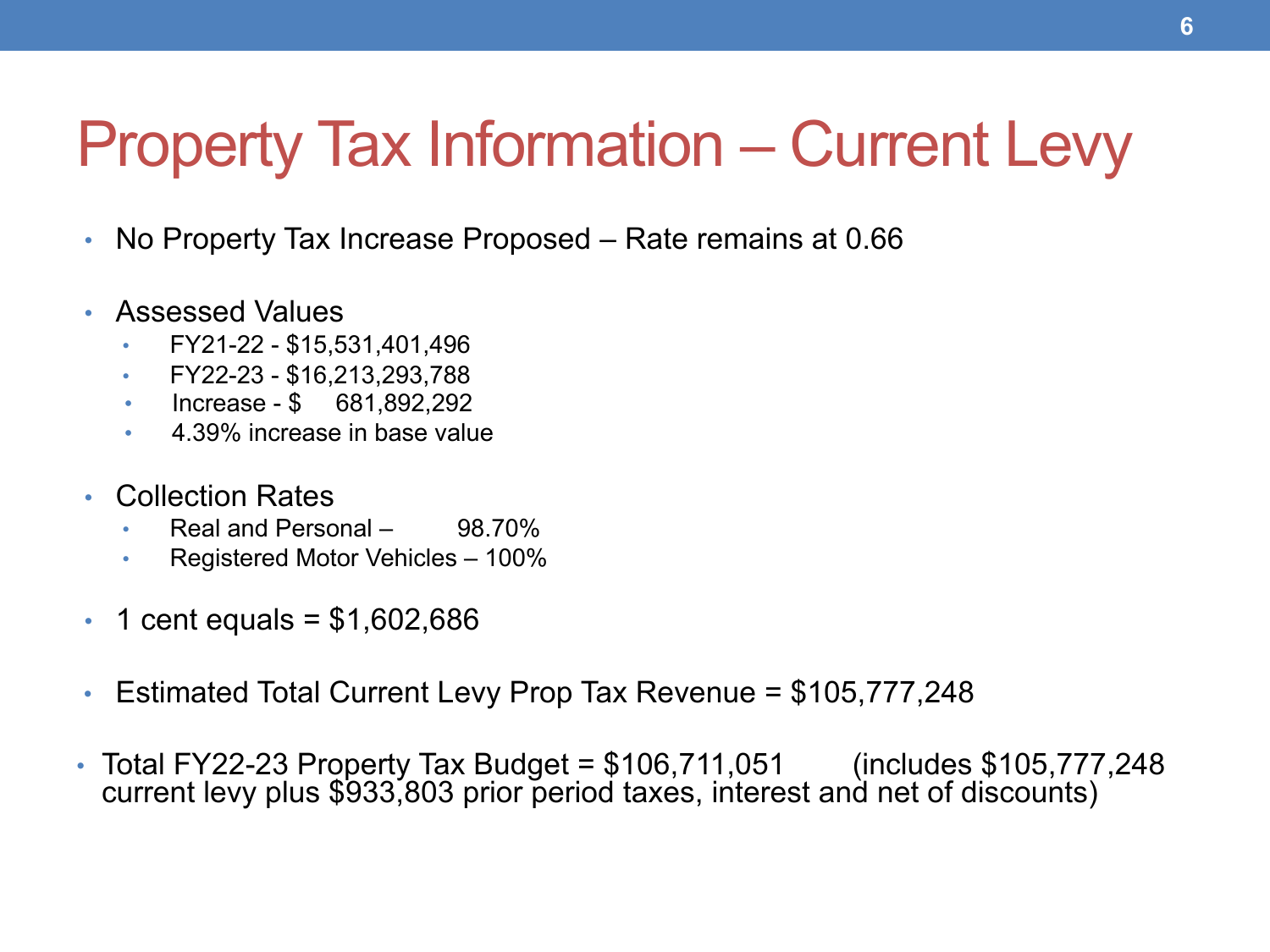# Committed Property Tax Information

- Ala Co Capital Plan *(Ed Bonds and Paygo)* = 7.04 cents
	- $ABS $9,039,149$
	- $ACC $2,243,760$
- Debt Stepdown (County and ACC) 3.42 cents
	- County \$2,540,406 (\$2,480,254 in Capital Plan & \$60,152 Radio Repayments from Fire Districts)
	- $ACC $2,945,745$
- Ala Co Equipment Plan 0.96 cents
	- Ala County \$1,538,579
		- Debt Service: \$401,330
		- Ambulance and Remount: \$125,000
		- Sheriff Vehicles: \$633,299
		- Vehicle and Equipment Purchases: \$378,950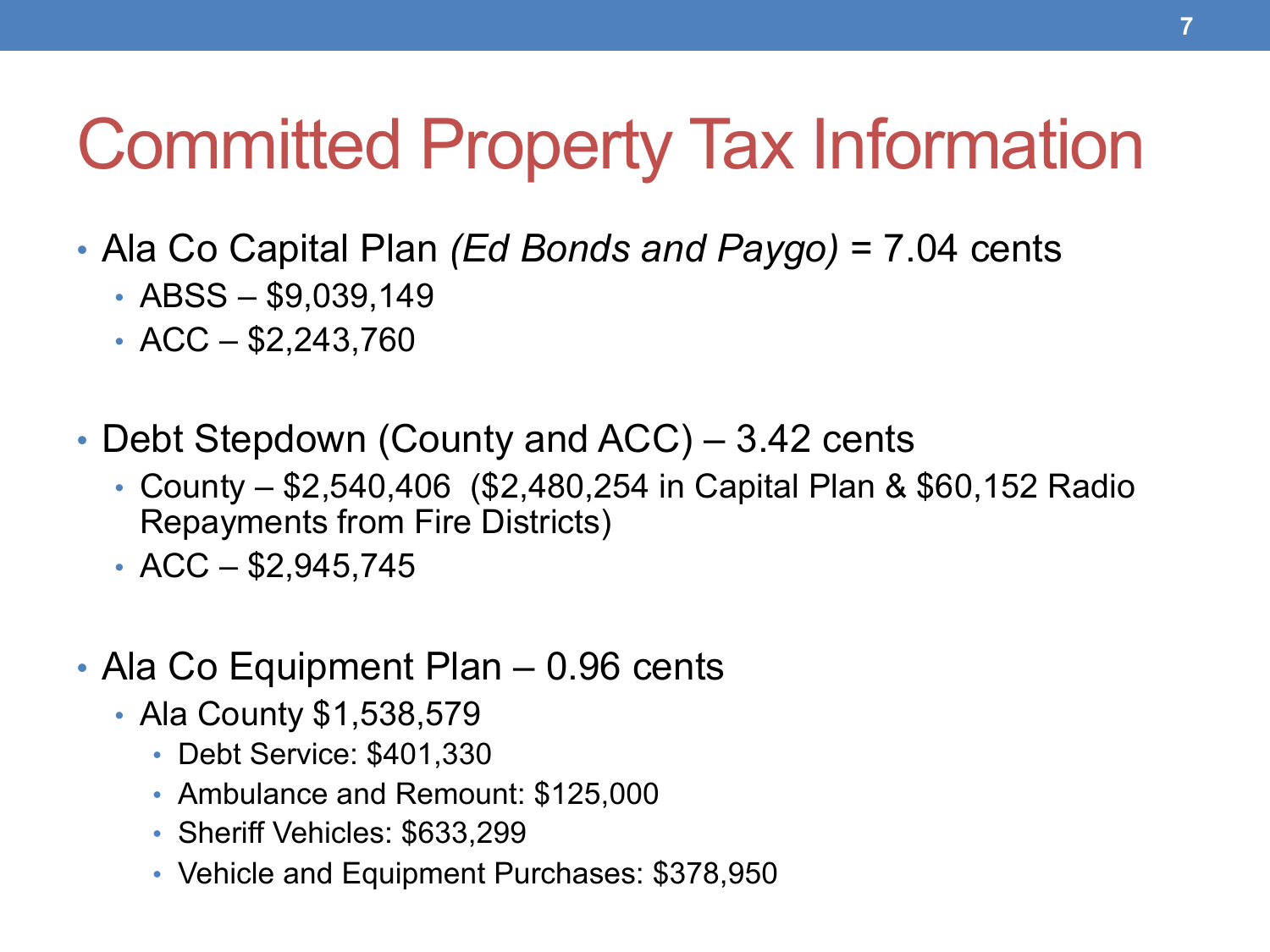### Sales Tax Information

- FY 22-23 Projected Revenue \$45,813,469
- 4.5% increase over FY 21-22 forecasted revenues of \$43,840,639 (includes \$2,474,805 of Medicaid Hold Harmless)

| <b>Article</b> | <b>Percentage</b> | <b>Purpose</b>                | <b>FY22-23</b><br><b>Budget</b> |
|----------------|-------------------|-------------------------------|---------------------------------|
| 39             | $1\%$             | Unrestricted                  | \$19,728,547                    |
| 40             | $\frac{1}{2}\%$   | Unrestricted - 70%            | 7,782,131                       |
|                |                   | Restricted - 30% Schools      | 3,335,199                       |
| 42             | $\frac{1}{2}\%$   | Unrestricted $-40%$           | 4,952,568                       |
|                |                   | Restricted - 60% Schools      | 7,428,852                       |
|                |                   | <b>Medicaid Hold Harmless</b> | 2,586,172                       |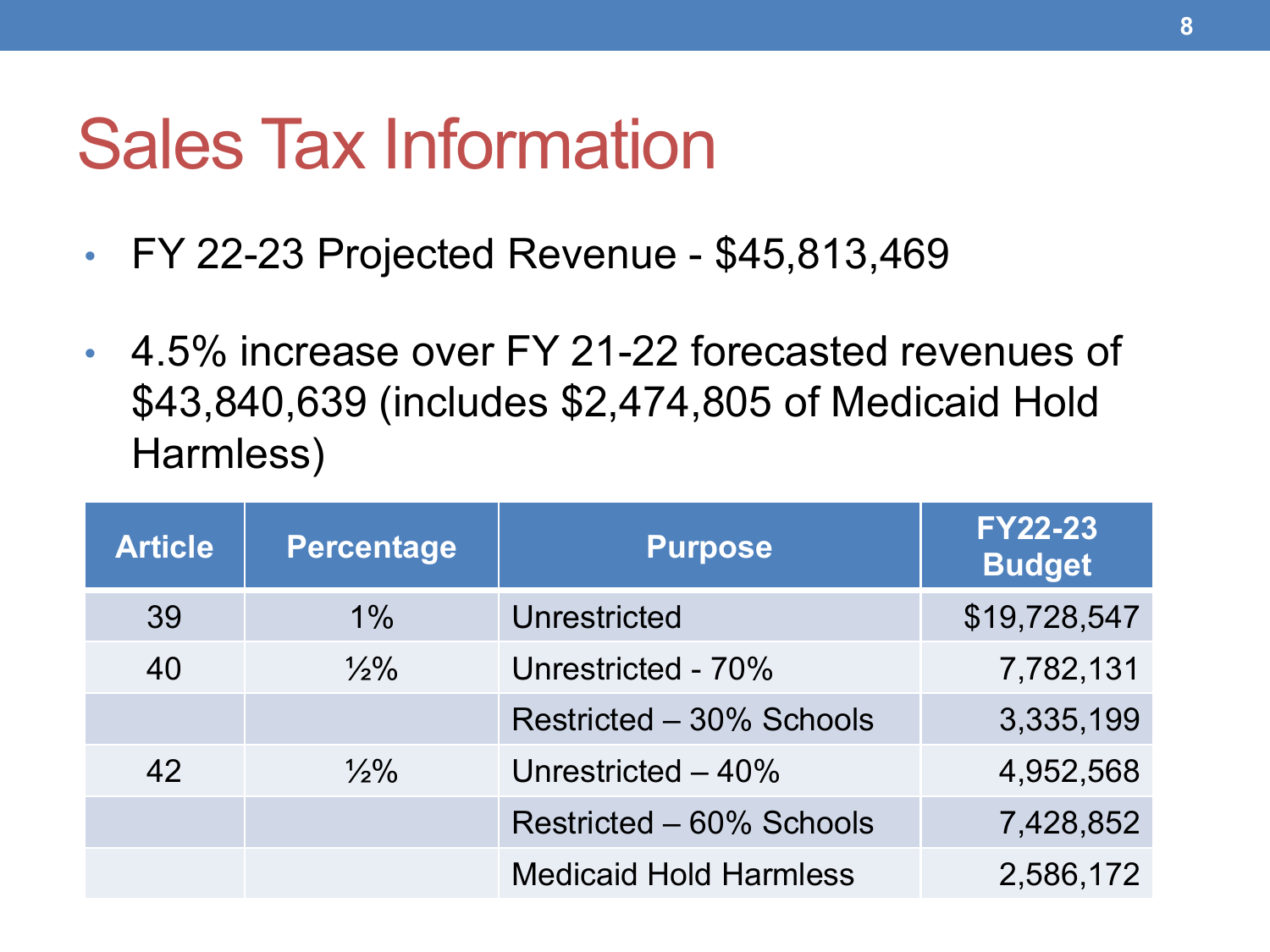### Fund Balance Information

Budgeted Use of Unassigned Fund Balance

| • FY 22-23 =       | \$3,383,141 |
|--------------------|-------------|
| $\cdot$ FY 21-22 = | \$2,766,785 |
| • Change $=$       | \$ 616,356  |

Budgeted Use of Designated Fund Balance

- FY 22-23 =  $$1,484,599$ • FY 21-22 =  $$1,776,479$
- Change =  $-$ \$ 291,880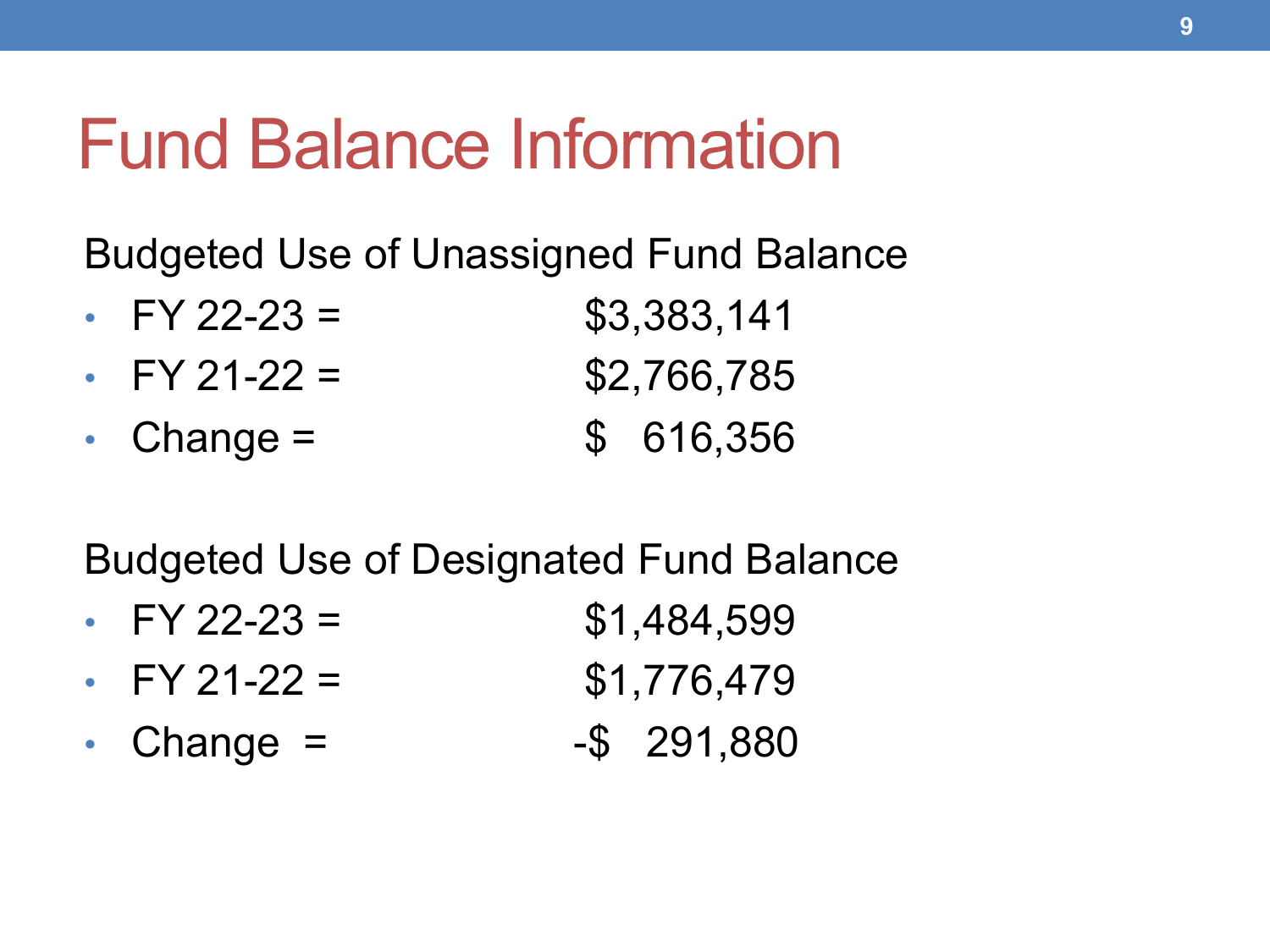### Designated Fund Balance \$1,484,599

- Airport Sewer Project  $=$  \$100,000
- SARA Management =  $$66,685$
- Inspections =  $$4,263$
- Revaluation =  $$270,149$

- ARP Pandemic Response II
	- EMS= \$300,000
- Pandemic Response Funds = \$743,502
	- CCOM- \$74,000
	- Elections \$35,327
	- Finance- \$20,000
	- HR- \$19,566
	- Health \$80,000
	- $\cdot$  IT- \$252,969
	- Maintenance- \$261,640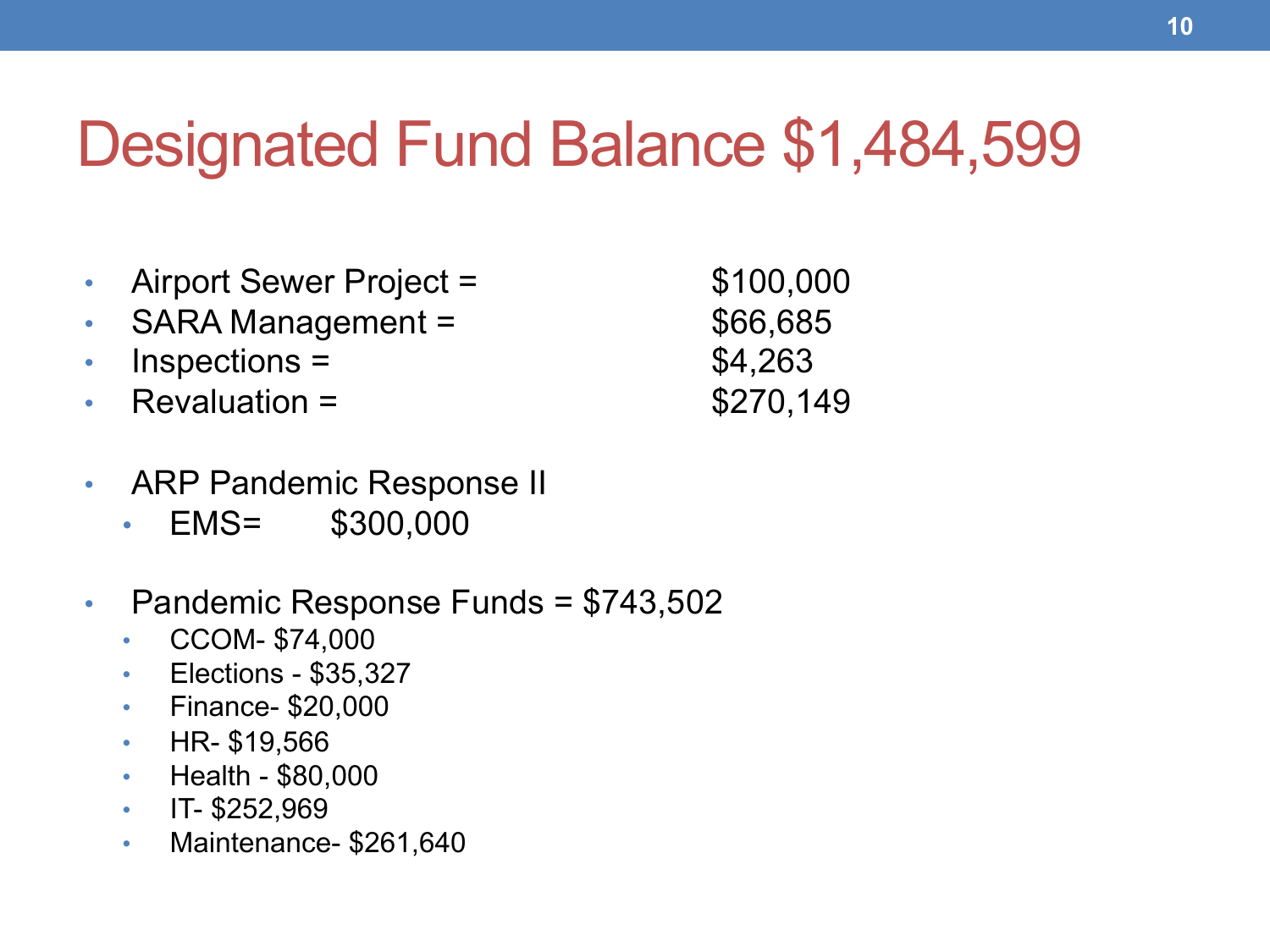# Fee Changes

- Health Department
- Landfill
- Library
- Planning
- Inspections
- See MRB document page 20 for details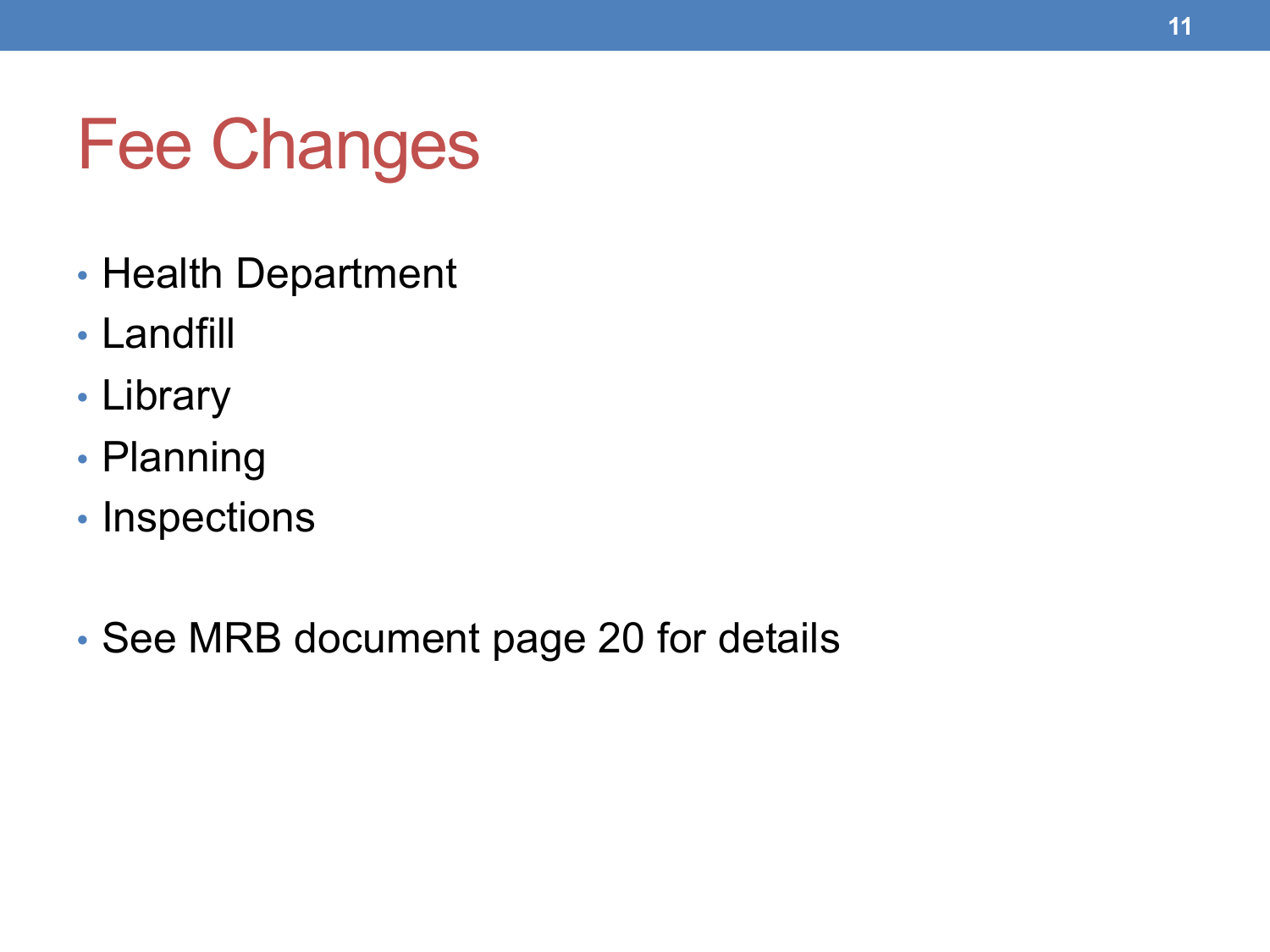# Personnel Recommendations

#### Recommended New Positions

| <b>Department</b>            | <b>Position</b>                              |
|------------------------------|----------------------------------------------|
| <b>County Manager</b>        | <b>Assistant County Manager</b>              |
|                              | <b>EM</b> EM Planner                         |
| EMS <b>B</b>                 | Mechanic                                     |
| IT                           | <b>Network Cyber Security Engineer</b>       |
| ΙT                           | <b>System Administrator</b>                  |
| IT                           | <b>System Administrator</b>                  |
| Landfill                     | <b>CDL Driver</b>                            |
| Legal                        | Paralegal                                    |
|                              | Parks Park Technician II                     |
| <b>Sheriff's Office</b>      | Intelligence and Electronic Forensic Analyst |
| <b>Social Services SWIII</b> |                                              |
| Tax                          | Data Systems Specialist                      |
|                              | Veteran Services   Veteran Service Officer   |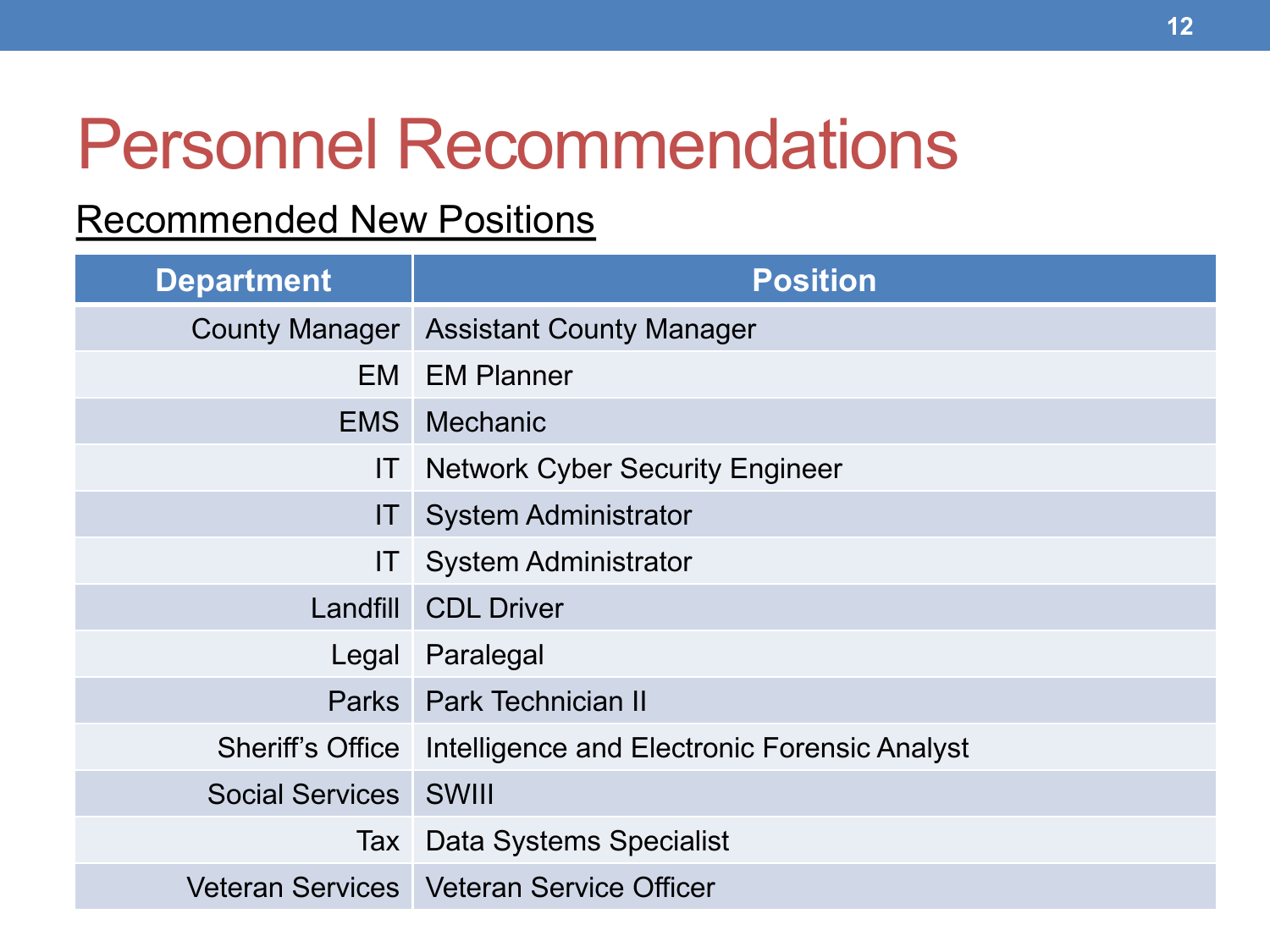# Personnel Recommendations

#### Recommended Reclassified Positions

| <b>Department</b> | <b>Position</b>                                                          |
|-------------------|--------------------------------------------------------------------------|
|                   | Elections   Precinct Coordinator (Part time to Full time)                |
|                   | Library   Library Assistant (Part time to Full Time)                     |
|                   | Library Library Assistant II (Part time to Full Time)                    |
|                   | Library Library Assistant II (Eliminate two part time for one Full Time) |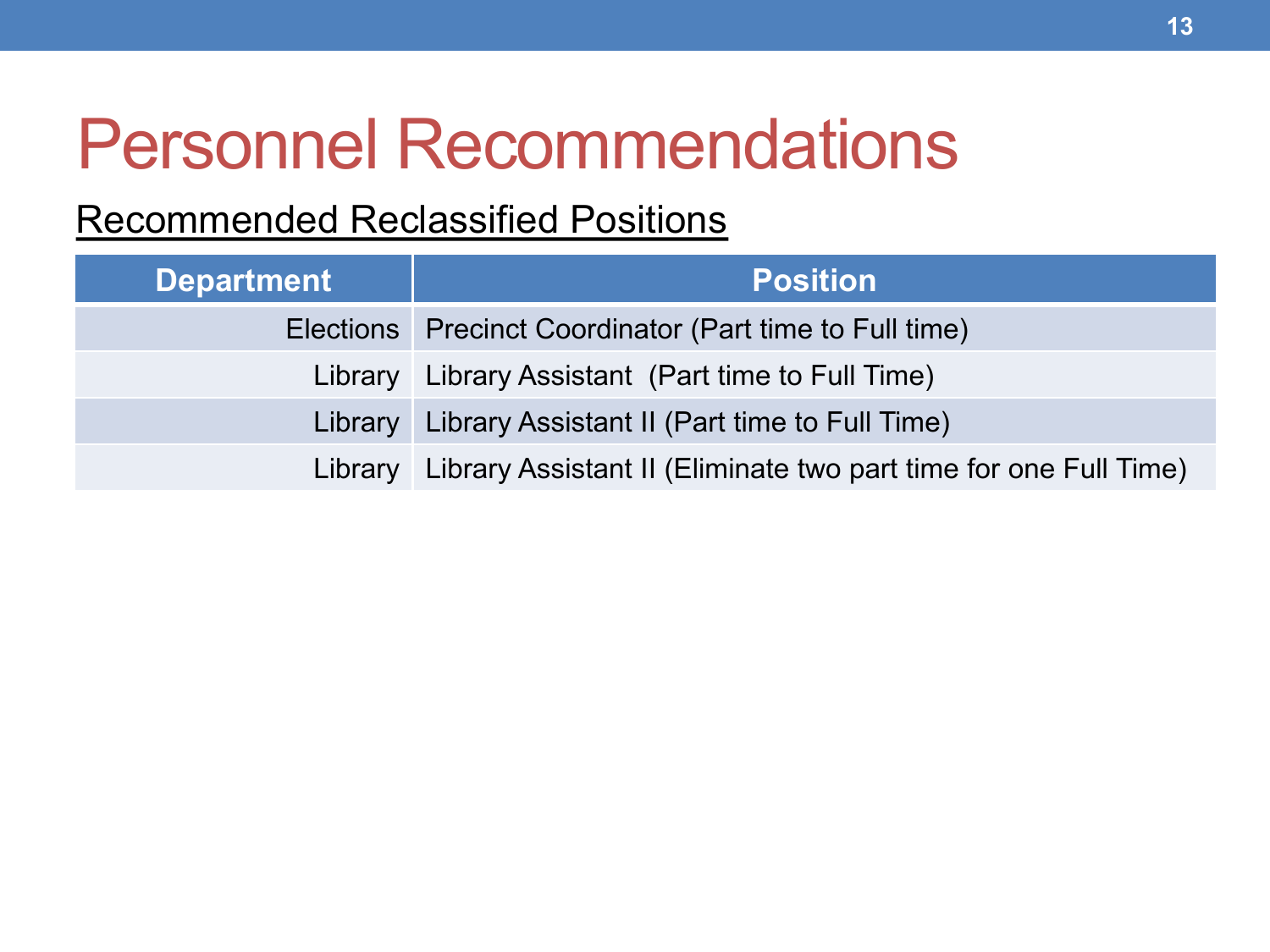#### Employee Compensation

- FY22-23 Compensation Plan \$3,903,880
	- \$5000 Salary increase for all full-time County employees (pro-rated for part-time) excluding DSS, Detention and EMS
	- \$0 Salary increase for DSS and FJC (received \$5,000 in FY21-22)
	- \$1000 Salary increase for Detention (received \$4,000 in FY21-22)
	- \$2000 Salary increase for EMS (received 9% salary increase in FY21-22)
- 2% Merit Program for County departments = \$709,006
- Sheriff's Office \$4,000 Shift Stipend = \$246,116 new FY22-23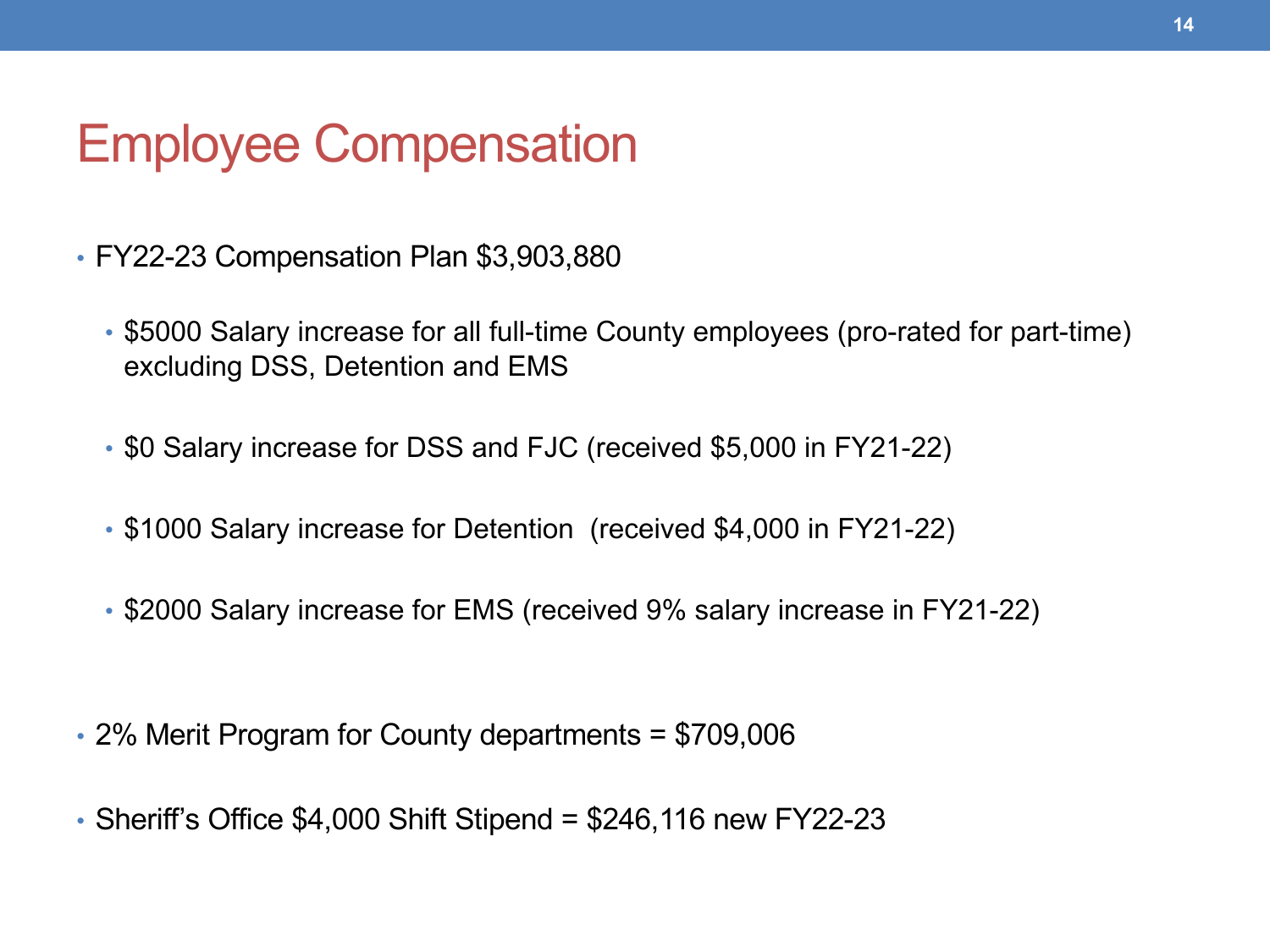#### Employee Compensation & Benefits

- Retiree Health Contribution Increase = \$219,542
- Workers Compensation increase = \$231,489
- Mandatory LGERS Increase = \$565,941
	- Increase law enforcement by 1.0% to 13.04%
	- Increase all other employees by 1.0% to 12.14%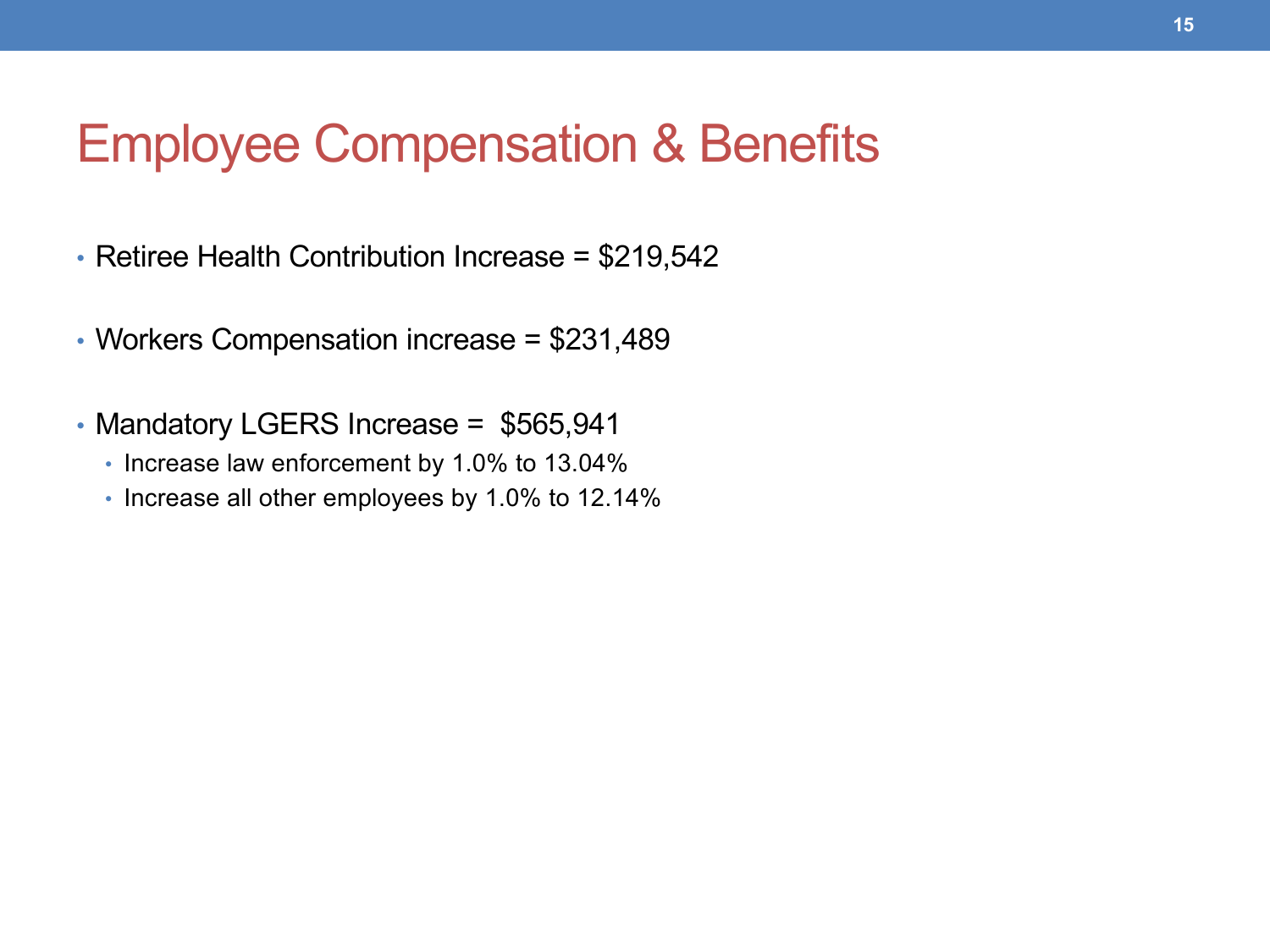### Ala Co Equip ("Penny") Plan = \$1,538,579

#### **MRB Vehicles and Equipment (Penny Plan) FY22-23**

| <b>Department</b>            | <b>Item</b>                           | <b>Cost</b>  |
|------------------------------|---------------------------------------|--------------|
| <b>Emergency Management</b>  | F <sub>250</sub> Truck                | 36,000.00    |
| <b>EMS</b>                   | Dash Cameras                          | 20,000.00    |
| <b>EMS</b>                   | <b>Electronic Narcotic Boxes</b>      | 30,000.00    |
| <b>EMS</b>                   | <b>Supervisor Narcotic Cabinet</b>    | 3,000.00     |
| <b>EMS</b>                   | <b>Medical Supply Vending Machine</b> | 20,000.00    |
| <b>EMS</b>                   | <b>Tablet Docking Stations</b>        | 9,200.00     |
| <b>EMS</b>                   | Ambulance Remount                     | 125,000.00   |
| <b>EMS</b>                   | <b>Quick Response Vehicle</b>         | 58,000.00    |
| <b>Fire Marshal's Office</b> | <b>Replacement Vehicle</b>            | 60,000.00    |
| <b>Human Resources</b>       | Copier                                | 5,000.00     |
| Parks                        | John Deere Gator                      | 16,900.00    |
| Parks                        | Dodge 1500 Vehicle                    | 35,000.00    |
| <b>Sheriff</b>               | 13 Dodge Durangos                     | 633,299.00   |
| <b>Social Services</b>       | 2 Vehicles                            | 50,000.00    |
| <b>Tax Administration</b>    | <b>Automatic Money Counters</b>       | 7,850.00     |
| <b>Tax Administration</b>    | <b>Replacement Vehicle</b>            | 28,000.00    |
|                              | <b>Total Requests Funded in MRB</b>   | 1,137,249.00 |

| <b>Debt Service</b>        | 401,330.00   |
|----------------------------|--------------|
| .96 Tax Rate Allocation    | 1,538,579.00 |
| Penny Plan w/ Debt Service | 1,538,579.00 |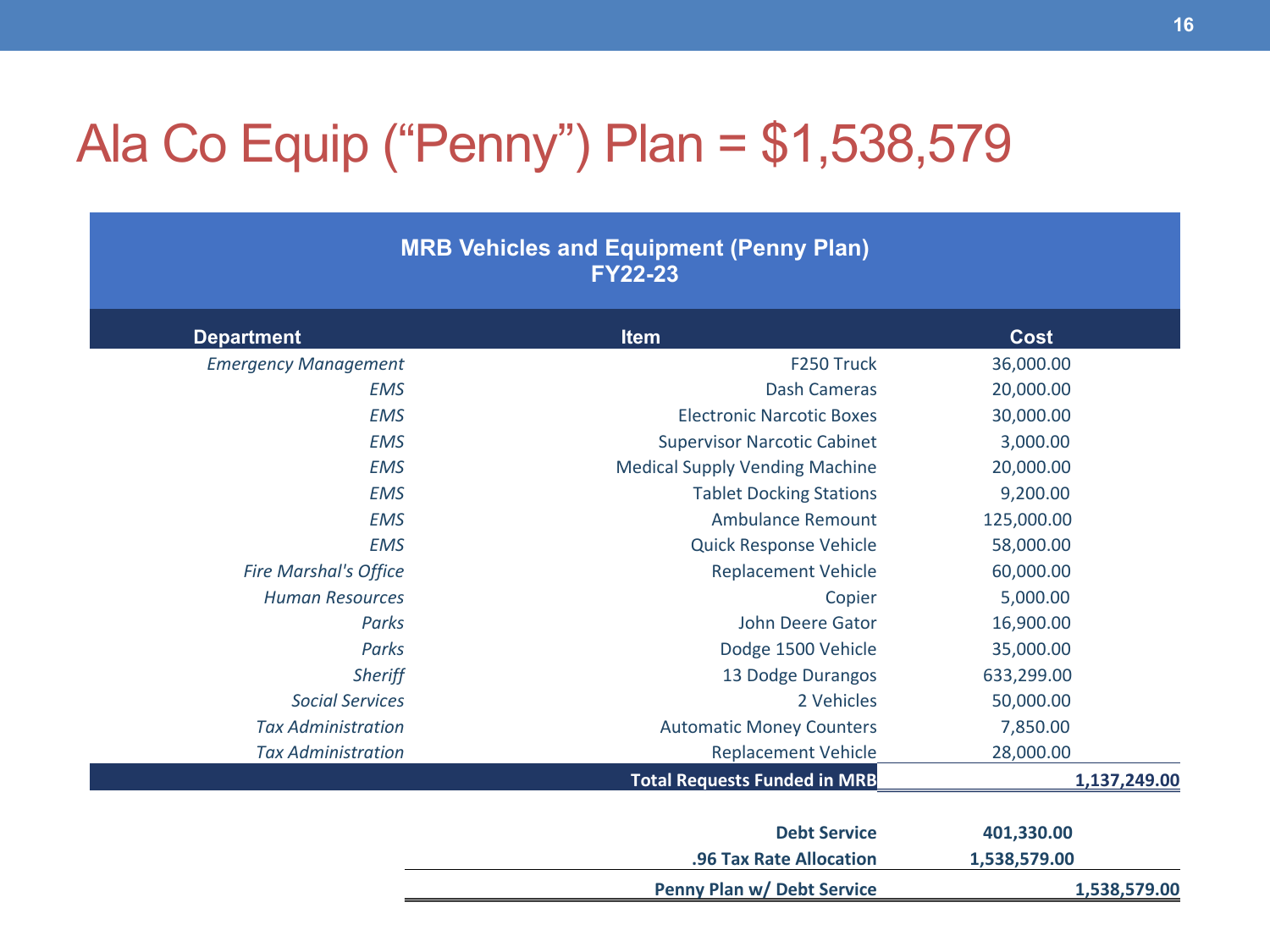#### Capital Needs-Landfill

#### Equipment - \$790,000 total

- GPS for Compactor and Dozer \$150,000
- Excavator \$155,000
- 3 Open Top Trailers \$150,000
- 2 Open Top Dumpsters \$20,000
- Undercarriage Replacement for CAT 963 Loader \$50,000
- Harper HK4400 Hawk Sweeper \$90,000
- Road Tractor \$175,000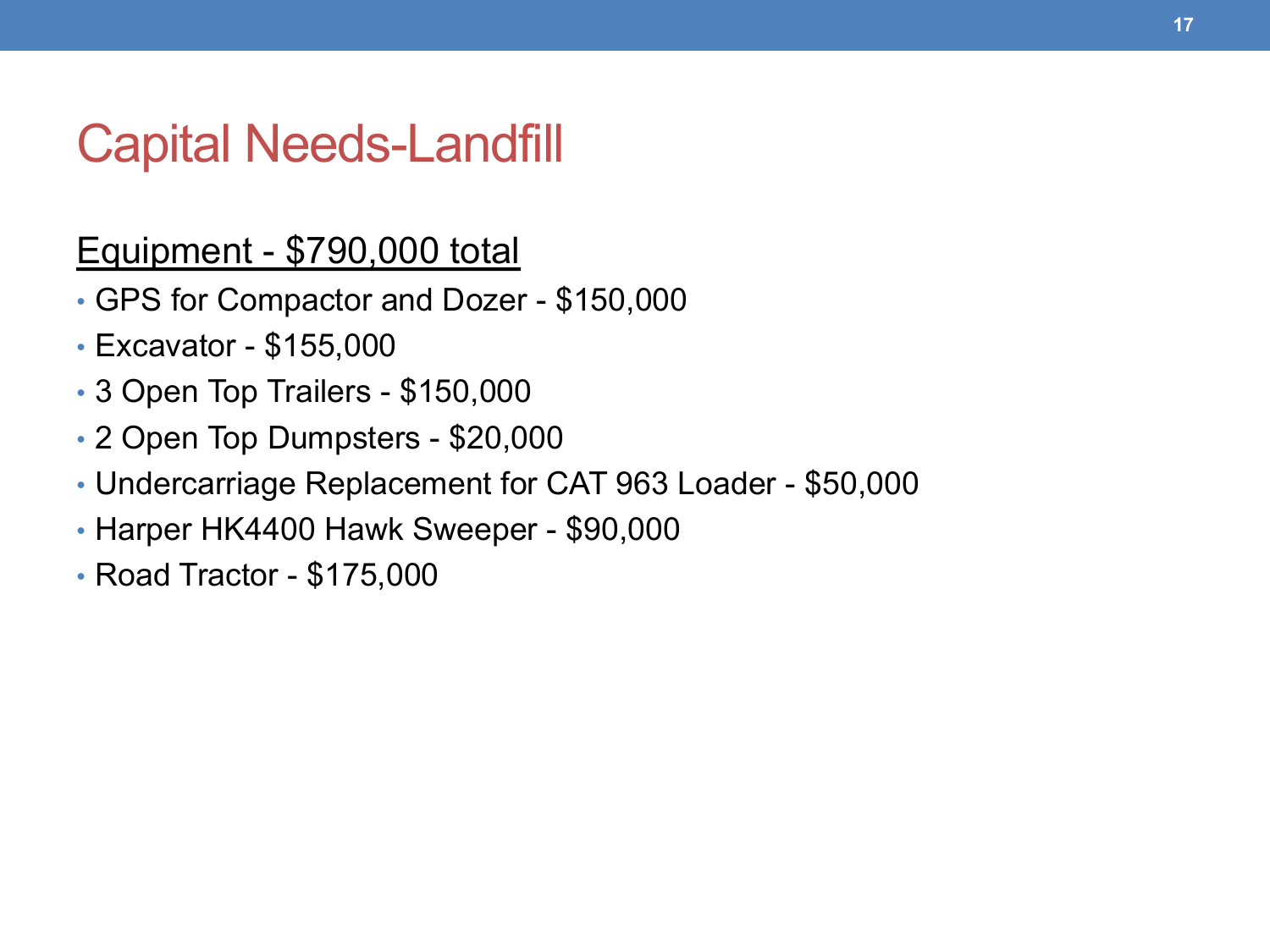#### Capital Needs-Landfill

Other Improvements - \$2,600,000 Total

- New Scale House and Access Road \$2,500,000
- Fuel Depot \$50,000
- Automatic Entry Gate \$50,000

- Total Cost of Landfill Capital Needs = \$3,390,000
- Use of Retained Earnings = \$2,168,319
- Use of Current Revenues = \$1,221,681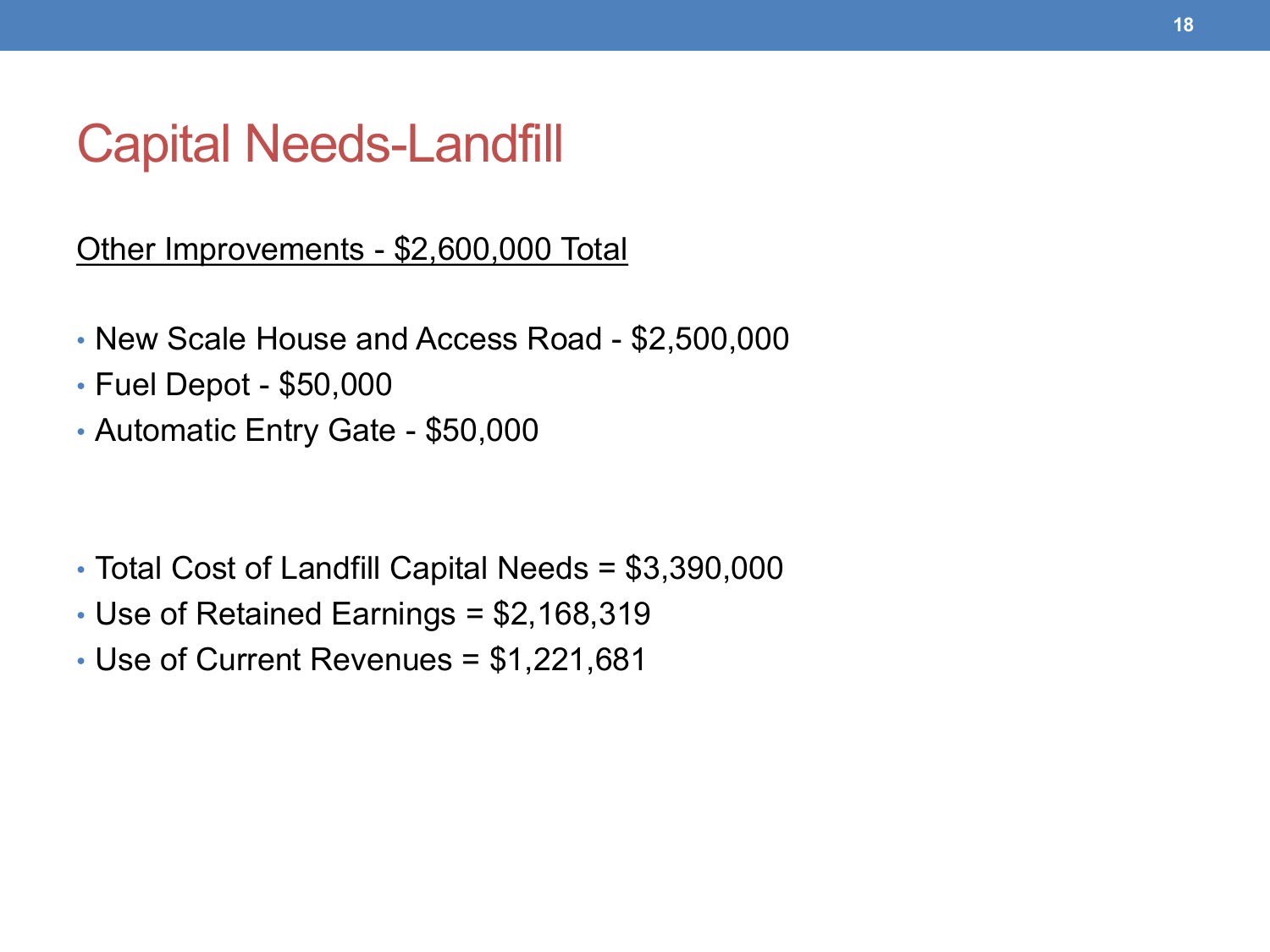### Debt Service

- Legal Debt Margin =  $$1,010,050,972$  (NC limit = 8% tax base)
- Ala County Max Debt Margin =  $$486,398,814$  (3% of tax base)
- Total Outstanding Principal July 1 = \$171,598,656

| <b>Agency</b>                     | <b>Bonds</b>                   | <b>Installment</b> | Total Debt Amount |
|-----------------------------------|--------------------------------|--------------------|-------------------|
| Ala County Govt                   | \$<br>$\overline{\phantom{a}}$ | \$<br>3,090,684    | \$3,090,684       |
| Alamance-Burlington School System | 132,971,516                    | 1,897,972          | 134,869,488       |
| <b>Alamance Community College</b> | 33,638,484                     | -                  | 33,638,484        |
| Total                             | \$<br>166,610,000              | \$<br>4,988,656    | 171,598,656       |

- Ala Co Max Annual Debt Payment = \$30,485,803 (15% GF Spending)
- FY 2022-2023 Debt Service (Annual Payments) = \$20,976,455 (10.32%)
	- $\circ$  Ala County =  $$1,309,266$
	- $\circ$  Alamance-Burlington =  $$15,393,347$
	- $\circ$  Ala Community College = \$4,320,596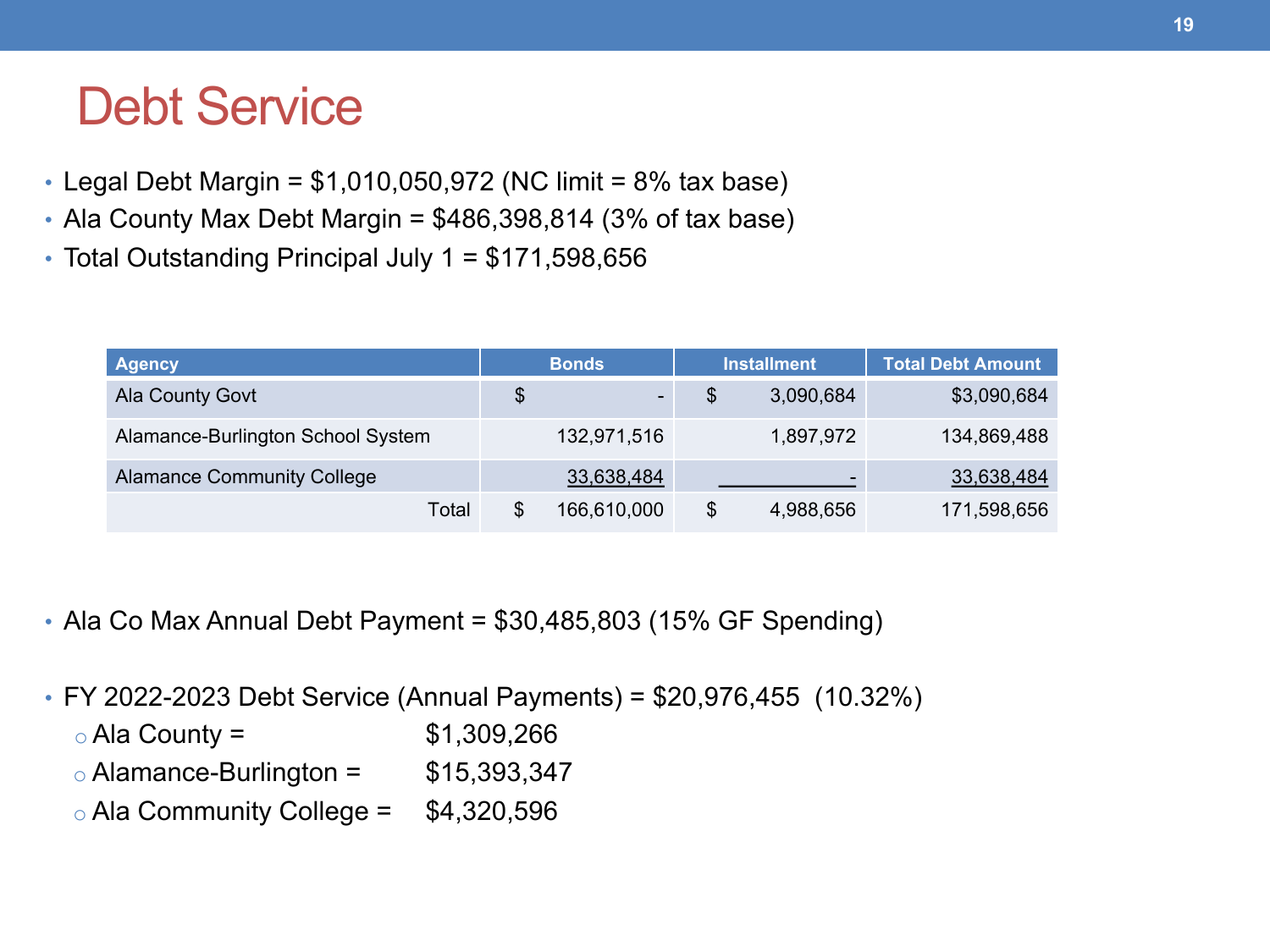#### Alamance-Burlington School System

Manager's Recommended Operations Budget

• \$46,812,319 (increase of \$3,563,877 over FY21-22 \$43,248,442)

Manager's Recommended Paygo Capital Budget

• \$3,300,000 Per Capital Plan

Fines and Forfeitures = \$800,000 per GASB 84

Total Recommended =  $$50,912,319$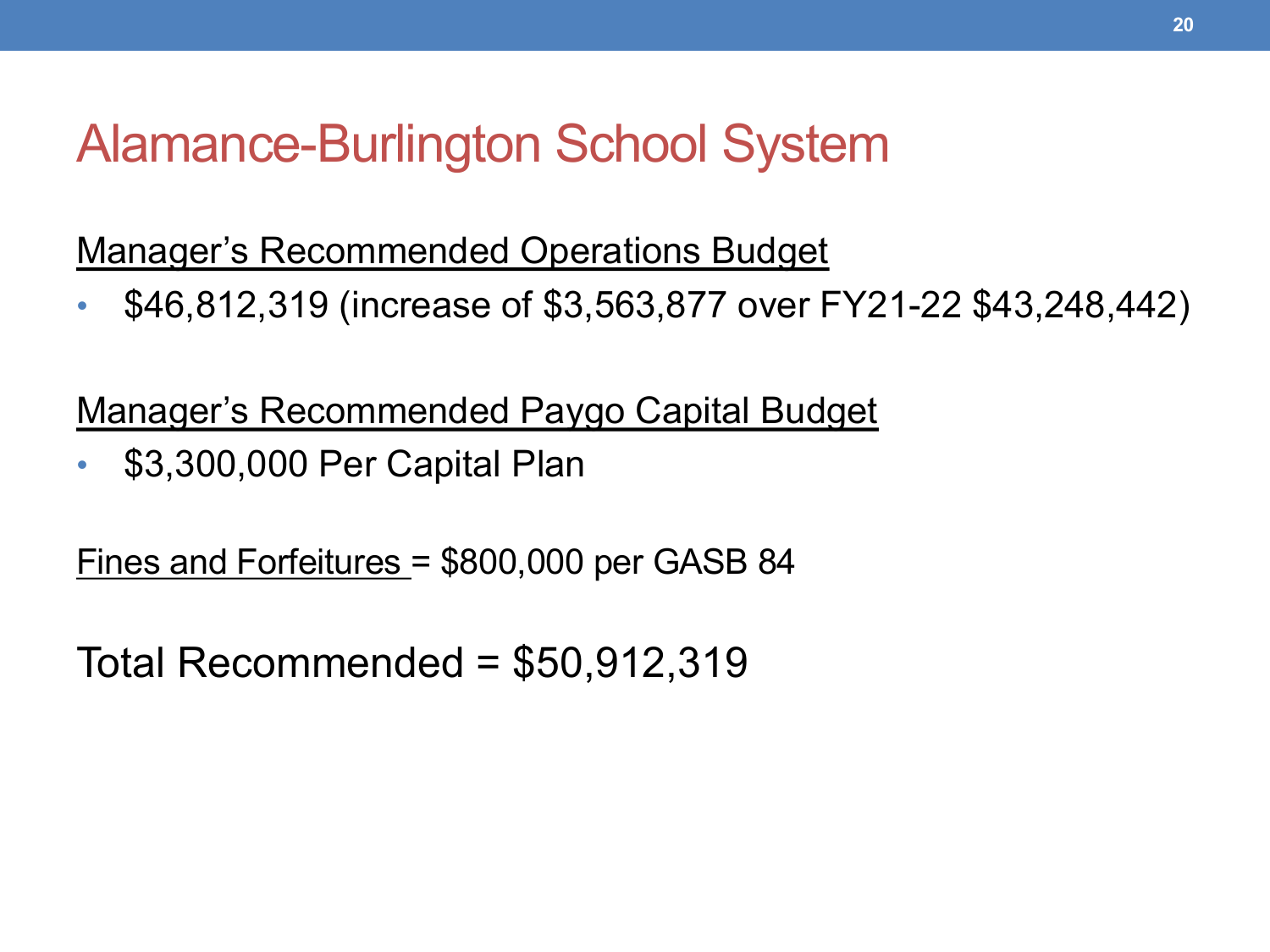#### ABSS Funding History



County Funding for ABSS Operations



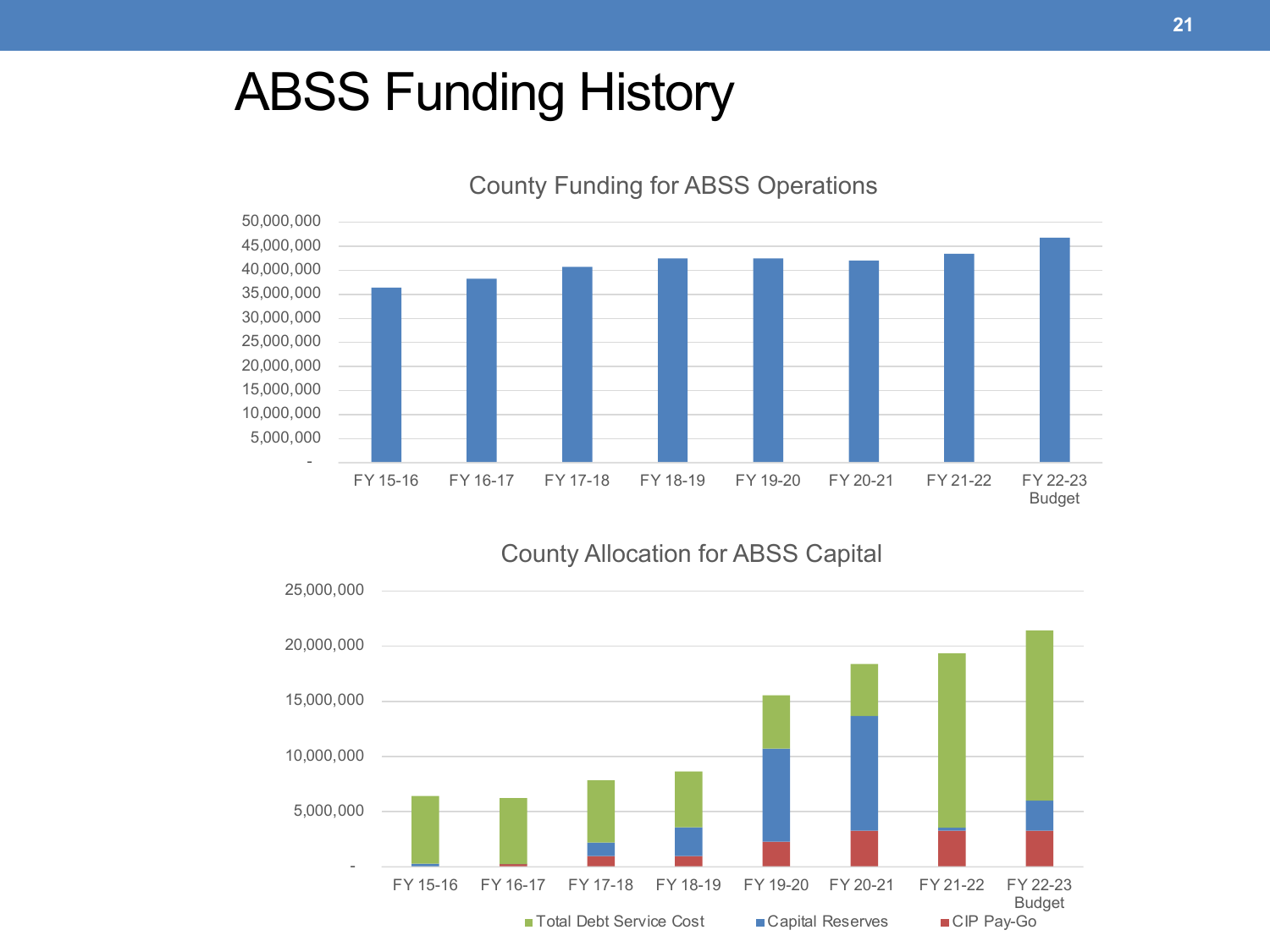### Alamance Community College

Manager's Recommended Operations Budget

• \$3,933,316 (increase of \$430,750 over FY21-22 \$3,529,566)

Manager's Recommended Maintenance & Repair

• \$388,200 Per Capital Plan

Total Recommended =  $$4,321,516$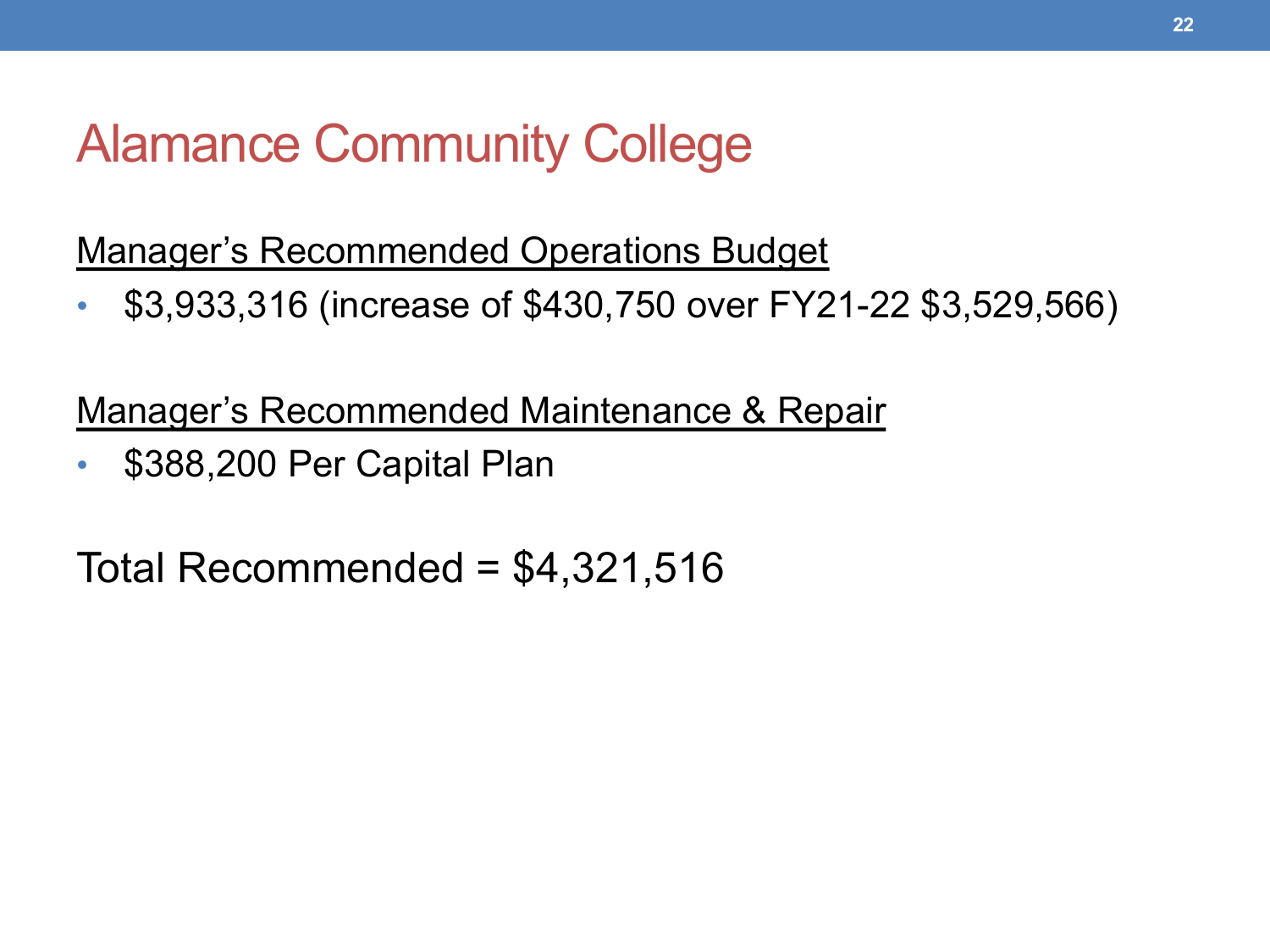#### ACC Funding History



County Funding for ACC Operations

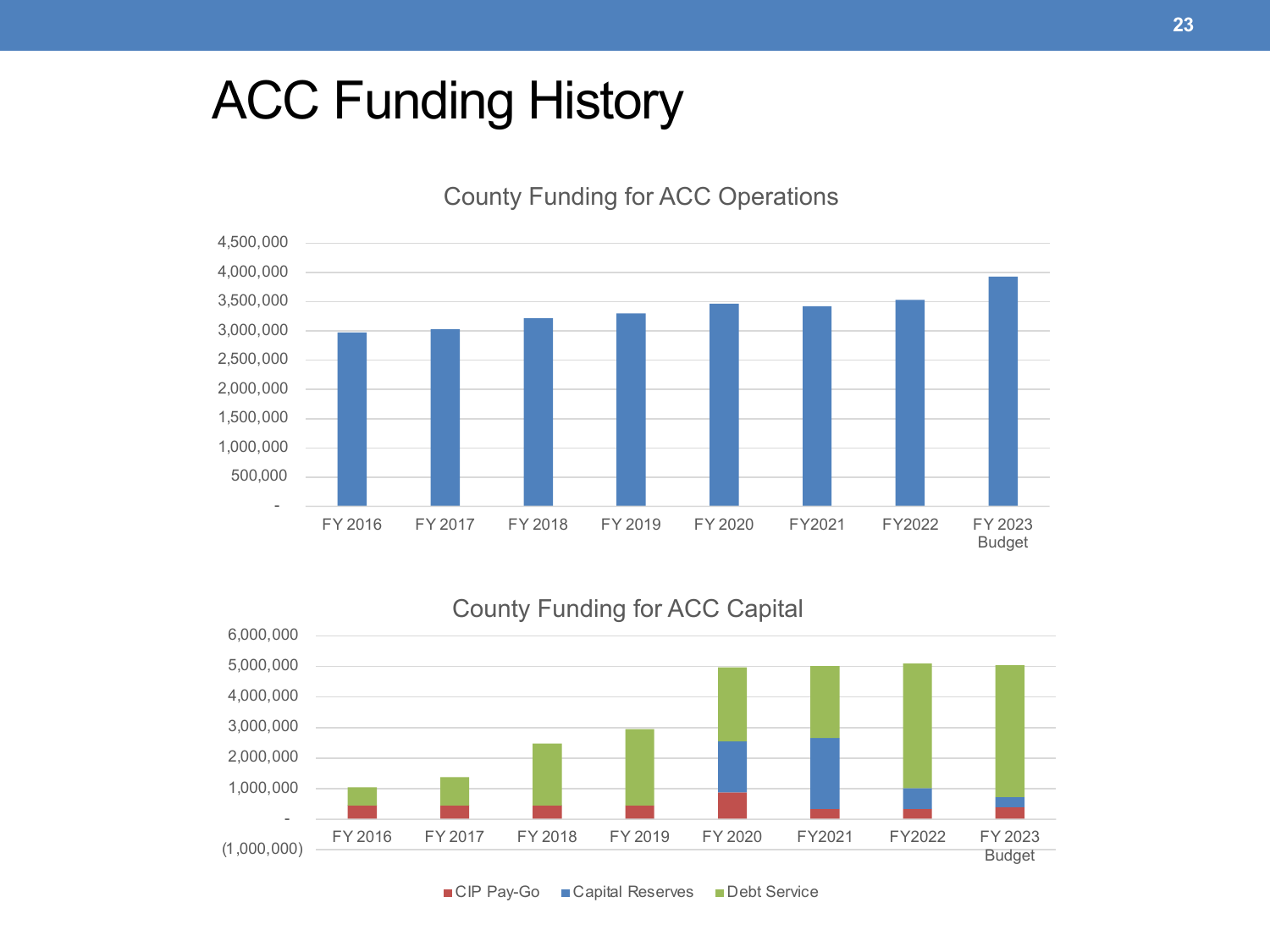#### Outside Agency Summary

- Alamance County Rescue Squad = \$25,000 general fund increase
- ACTA = \$77,113 general fund increase
- ACTA = \$18,293 grant fund increase
- TDA and Arts & Culture Agencies = \$411,293 Occupancy Tax increase
- Elderly Services Agencies = \$38,007 Home Care Community Block Grant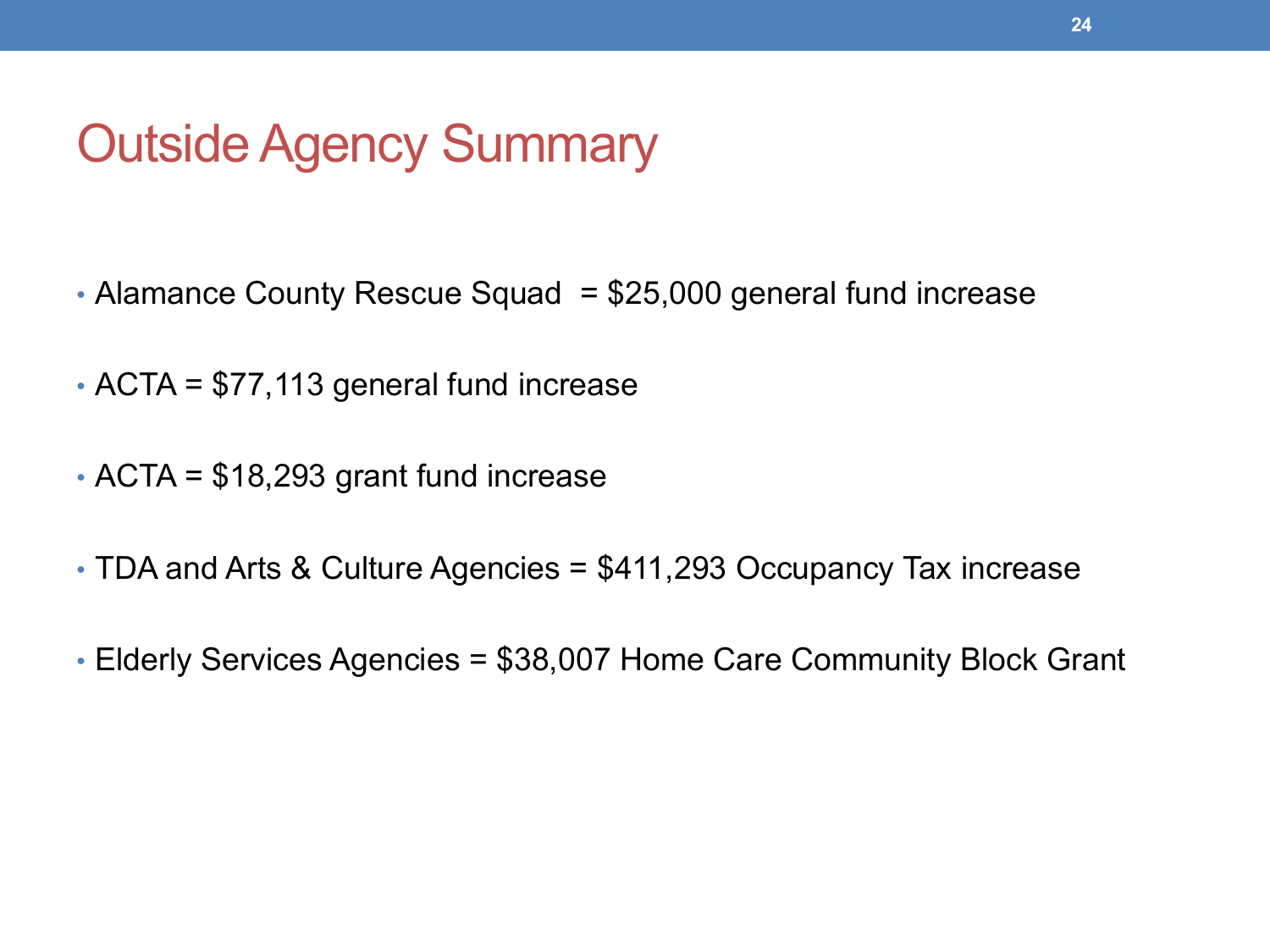#### Occupancy Tax Information

#### • Total Recommended - \$1,345,544

- 1/3 County Share \$457,454
- 2/3 TDA Share \$888,090

| <b>Agency</b>                        | <b>1/3 County Share</b> | 2/3 TDA Share            |
|--------------------------------------|-------------------------|--------------------------|
| <b>Tourism Development Authority</b> | \$<br>$\overline{0}$    | $\frac{1}{2}$<br>888,090 |
| African-American Cultural Arts       | 56,000                  |                          |
| <b>Arts Association</b>              | 75,320                  |                          |
| <b>Glencoe Textile Museum</b>        | 76,498                  |                          |
| <b>Historic Museum</b>               | 79,585                  |                          |
| Studio 1 / Sword of Peace            | 70,000                  |                          |
| Tourism development                  | 100,051                 |                          |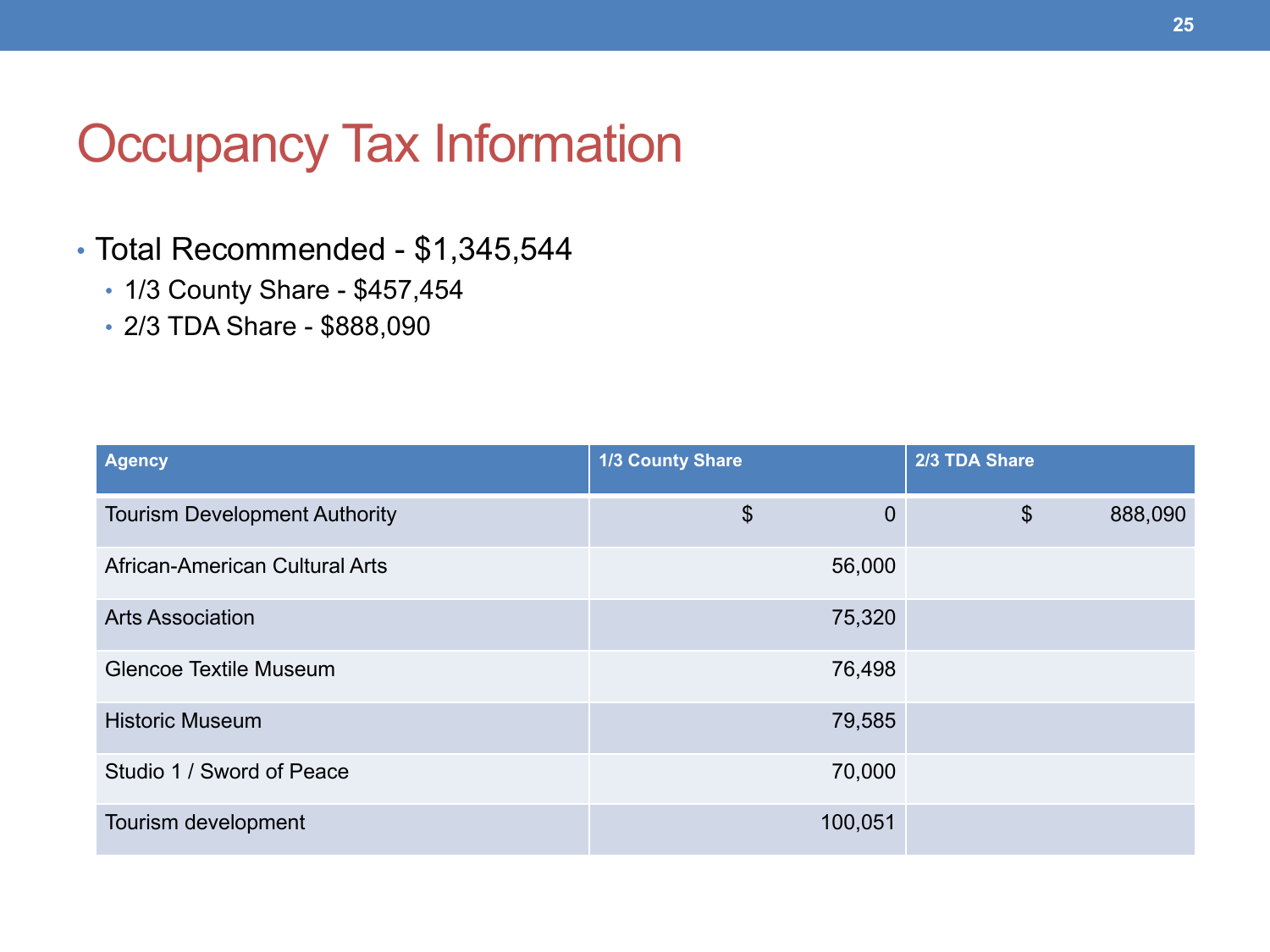#### General Fund Expenditures by Function

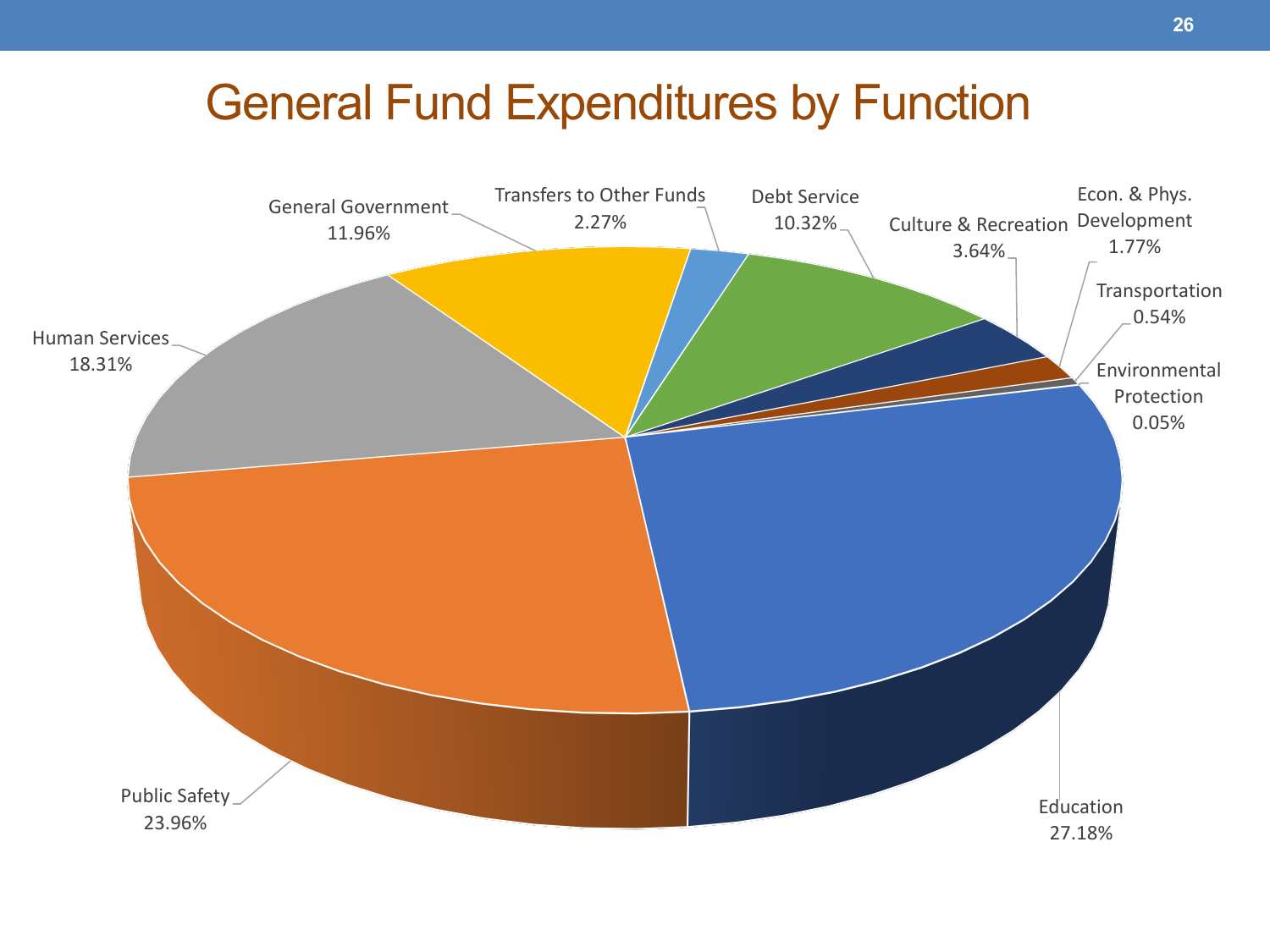#### Volunteer Fire Departments

- All Fire Districts FY 22-23 Budget \$6,561,253
- Fire district tax increase:

| l District <b>i</b>    | 21-22 Rate | 22-23 MRB | <b>Increase</b> |
|------------------------|------------|-----------|-----------------|
| North Eastern Alamance | 0.1000     | 0.1200    | 0.0200          |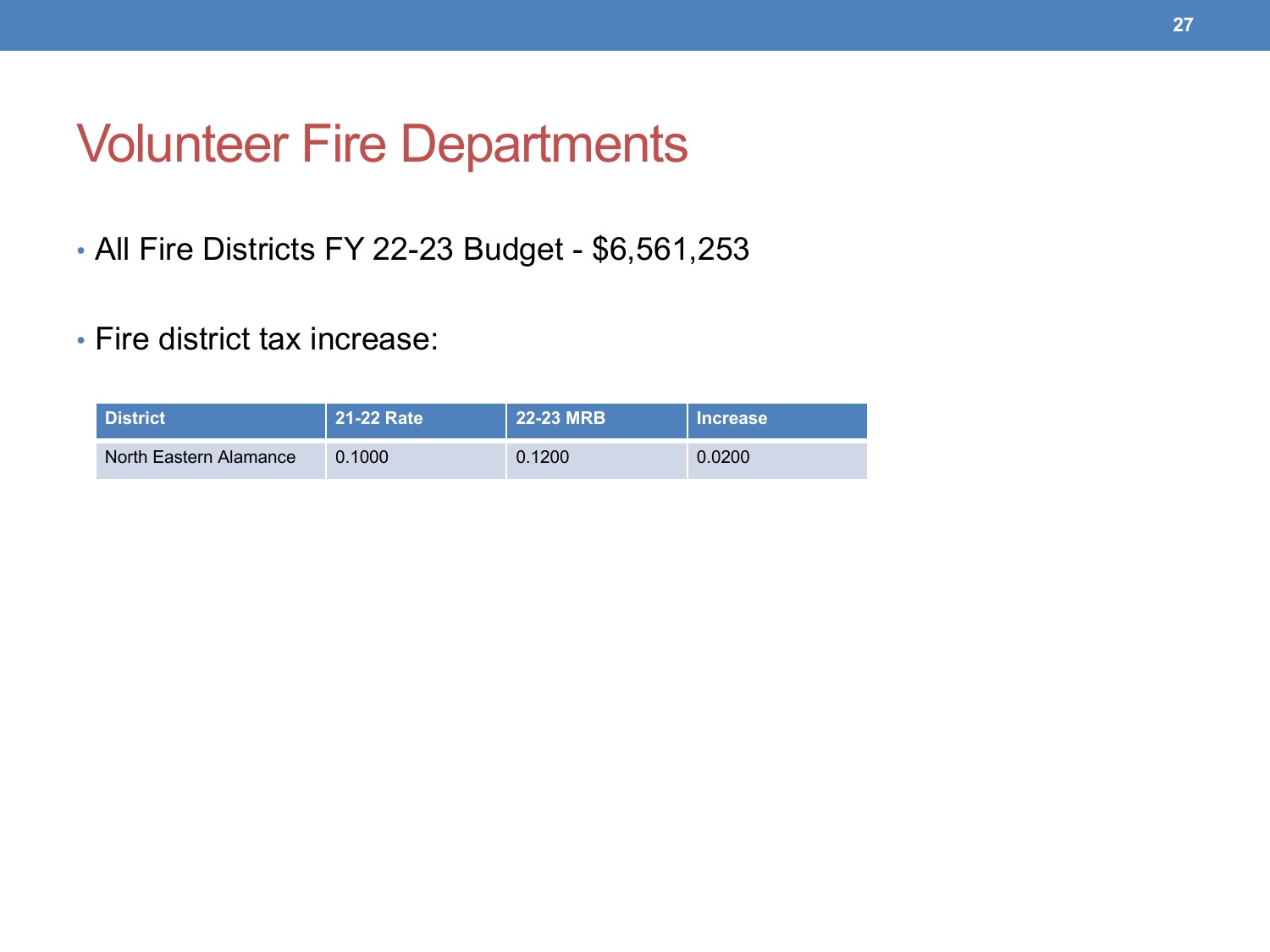#### FY 2022-2023 Performance Management

- Performance Mgt goals submitted from all Co Depts at Budget Retreat
- Includes workload measures
- Tied to pillars of Strategic Plan
	- Preserving Agriculture
	- World Class Education
	- Smart Growth & Development
	- Public Health & Safety
	- Government Accountability and Resource Management
- Post report and progress on County website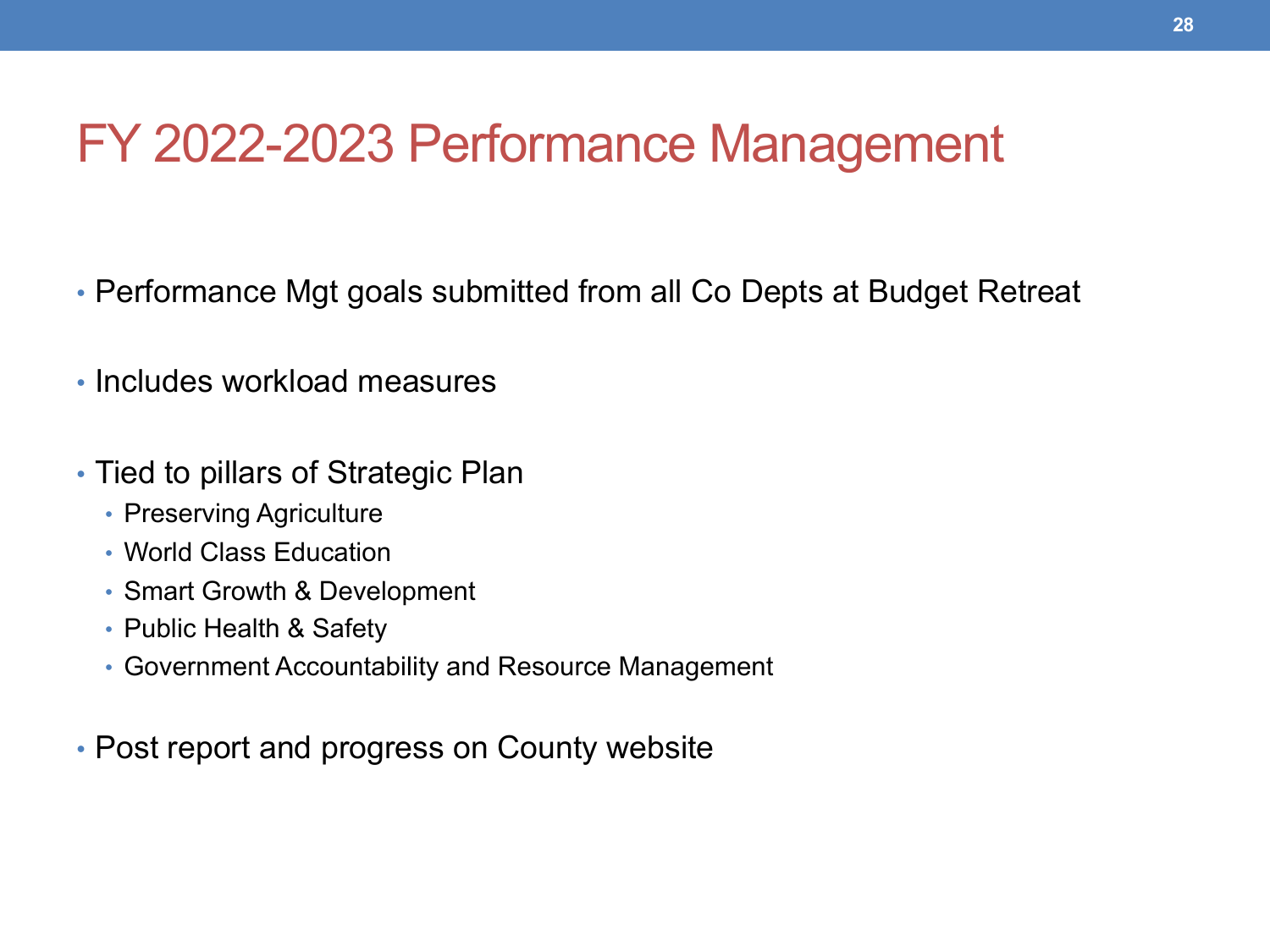### FY 2022-2023 Capital Plan

- Five Year Pay-Go CIP Plan as follows:
	- ABSS page 11
	- ACC page 25
	- County Page 35
- Unfunded projects are listed as follows:
	- ABSS page 12
	- ACC page 26
	- County page 36
- Information about the April 2021 bond issuance
	- ABSS page 14
	- ACC page 27
	- Appendix C Bond Project Timeline
- Current Davenport Financial Model Appendix F page 90

Report progress on Capital website www.alamancecapitalprojects.com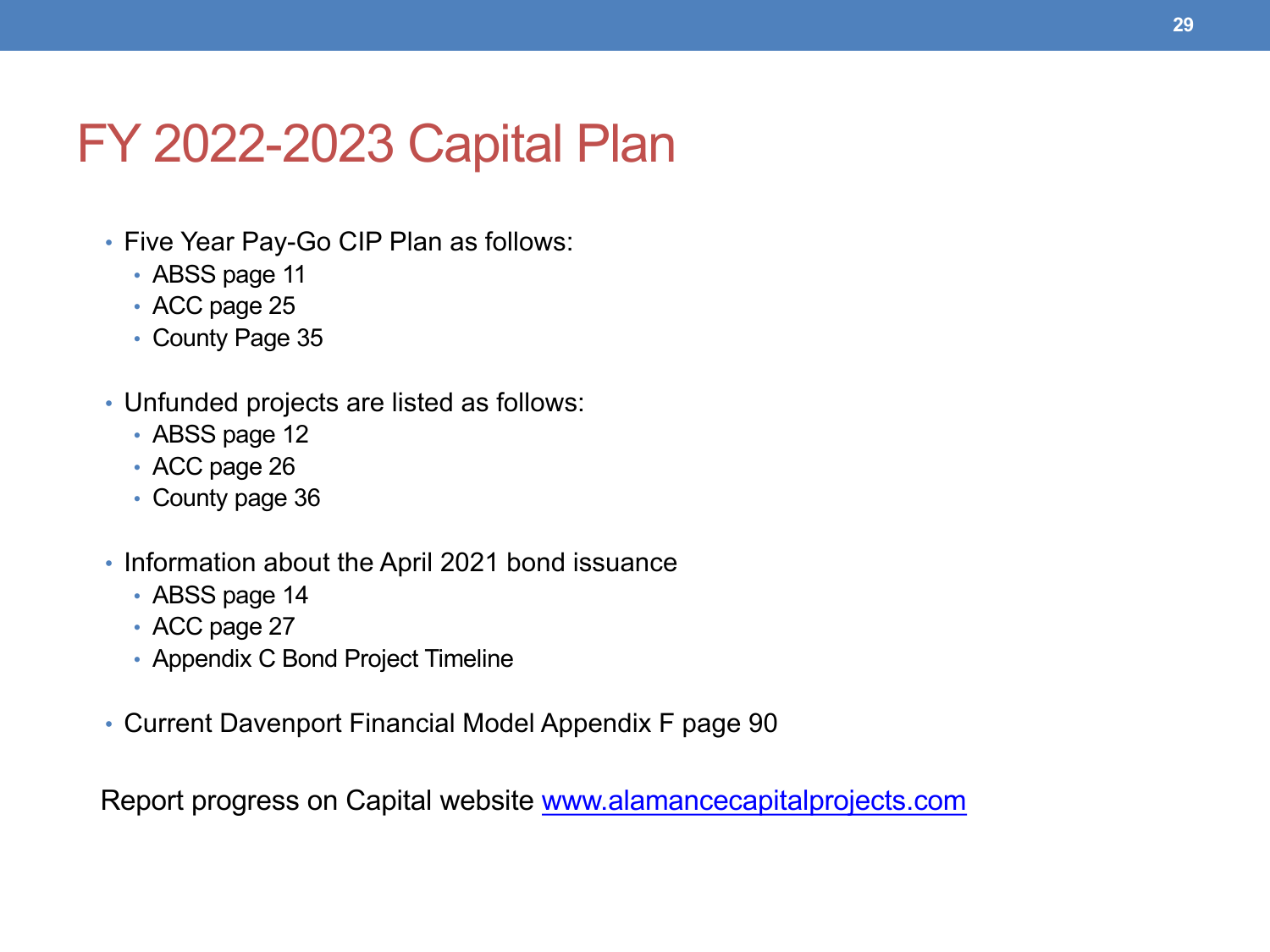#### FY 2022-2023 Summary

- **Total Budget = \$241,307,393**
- **Total GF Budget = \$203,238,689**
- Employee Compensation
	- COLA, Merit, ACSO Shift Stipends
- County Equipment
	- Emergency and Dept vehicles & equipment
- Capital Plan
	- ABSS, ACC, County & Courts
- Education Operations
- Outside Agency
	- Occupancy Tax
	- Rescue
	- Elderly Services / HCCBG